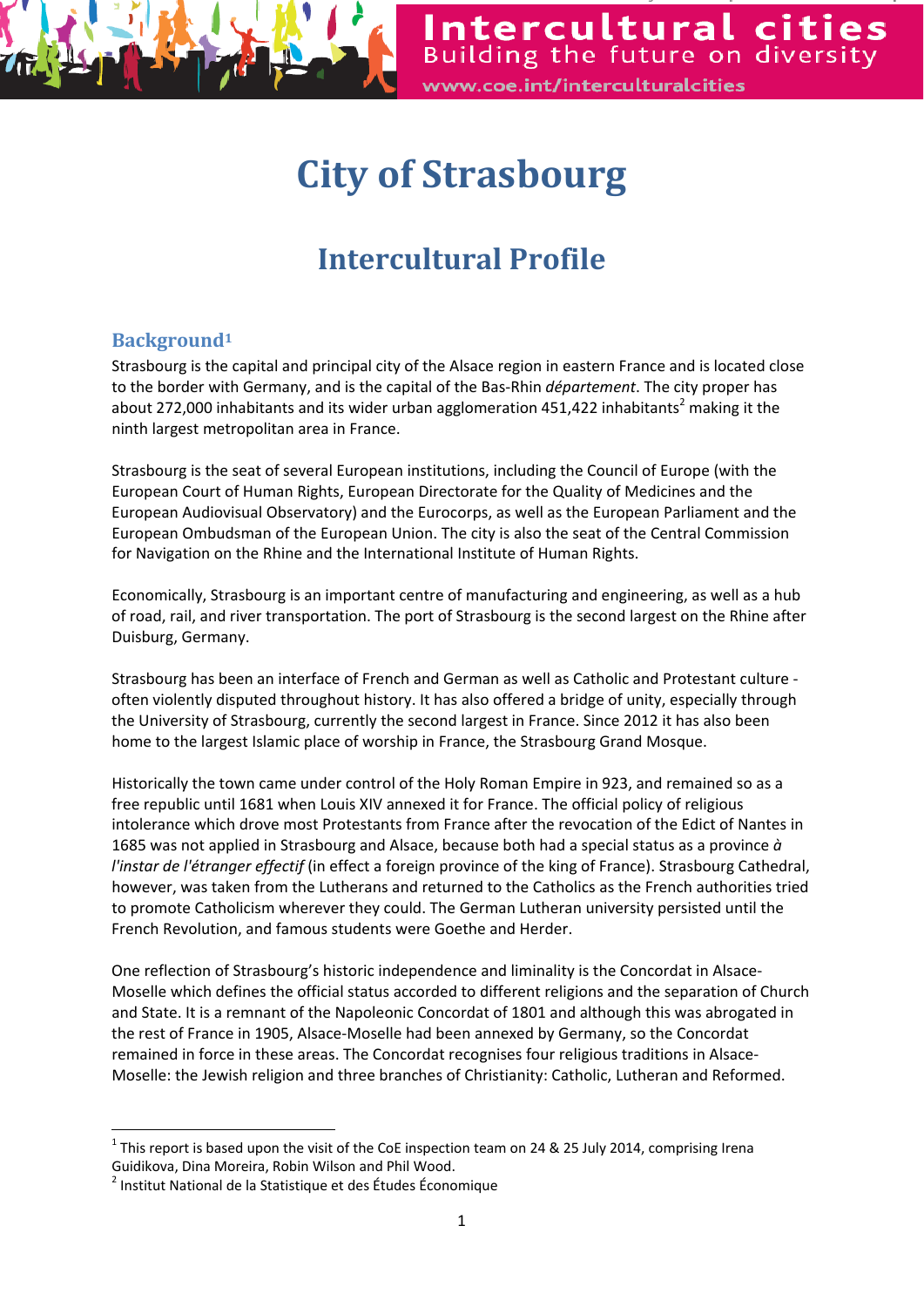Therefore the separation of Church and State, the famous French concept of Laïcité, does not apply in this region – and thus in Strasbourg.<sup>3</sup>

Strasbourg made a lasting contribution to revolutionary and republican France when, in April 1792, Claude Joseph Rouget de Lisle composed *La Marseillaise* there, but Strasbourg's status as a free city was revoked by the French Revolution.

With the growth of industry and commerce, the city's population tripled in the 19th century to 150,000. During the Franco‐Prussian War and the Siege of Strasbourg, the city was heavily bombarded by the Prussian army. In 1871, after the war's end, the city was annexed to the newly established German Empire. Then, in 1919, following the Treaty of Versailles, the city was returned to French control. After the ceasefire following the Fall of France in June 1940, Alsace was annexed to Germany and a rigorous policy of Germanization was imposed by the Nazis. Finally, on 23 November 1944, the city was officially liberated by the 2nd French Armoured Division under General Leclerc.

In 1949, the city was chosen to be the seat of the Council of Europe with its European Court of Human Rights and European Pharmacopoeia. Since 1952, the European Parliament has met in Strasbourg, which was formally designated its official 'seat' in December 1992. However, only the (four‐day) plenary sessions of the Parliament are held in Strasbourg each month, with all other business being conducted in Brussels and Luxembourg.

France and Germany have created a Eurodistrict straddling the Rhine, combining the Greater Strasbourg and the Ortenau district of Baden‐Württemberg, with some common administration. The combined population of this district is 884,988 according to the latest official national statistics.

## **National migration and diversity context**

The subject of gathering data on migration and diversity in France is complex and controversial. A founding principle of the French Republic is that it is *une et indivisible* and thus any attempt to identify and segment the population according to categories of ethnicity has commonly been seen as inimical. Thus it is very difficult to make comparisons between France and other countries, as exemplified by Strasbourg's completion of the ICC Index.

The current position of the French National Institute of Statistics and Economic Studies (INSEE) is to gather data according to nationality and geography. The official census classifies the resident population under three categories:

• French by birth;

- French by naturalisation (*Français par acquisition*);
- Foreigners.

In 2007, 89.9% of the population were born with French nationality, 4.3% were naturalised French and 5.8% were foreigners (INSEE 2007). The Nationality Code establishes statistical categories that exclude 'origin' once French nationality is obtained. Thus, once foreigners are naturalised, they are no longer referred to according to their origin; they have become French by naturalisation. As for their children, they become French automatically when they reach the age of 18 (provided that they have lived in France for five years by that age).

<sup>&</sup>lt;sup>3</sup> In April 2012 President François Hollande spoke in favour of retaining the Concordat, but also discounted calls to have its scope extended to include Islam and other religions.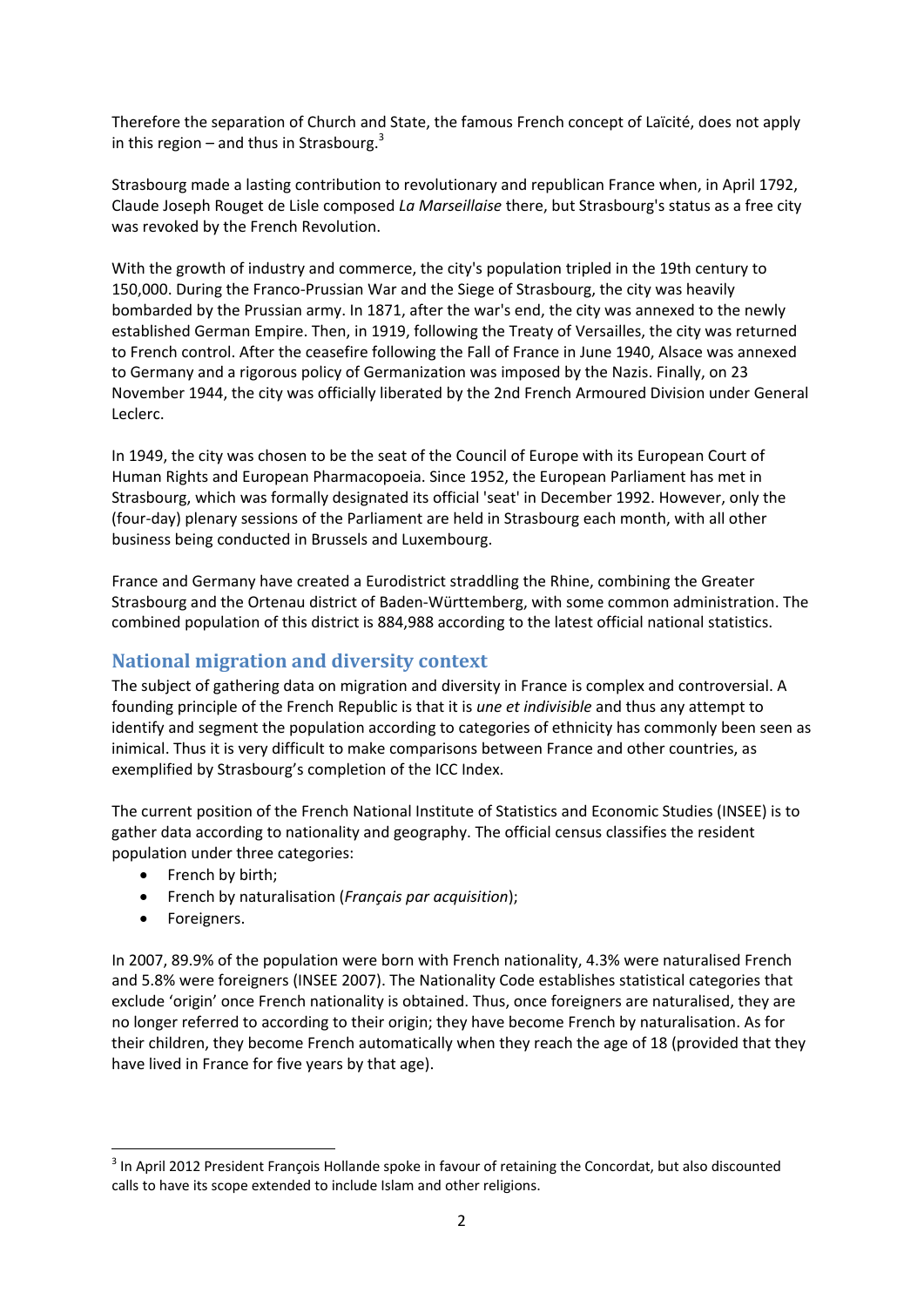However, the census of 1999 did introduce a distinction of origin in the sense that the 'previous' nationality of immigrants who had acquired French nationality started to be recorded in the system. In French statistics, nationality matters: officials draw lines between French nationals, naturalised French, and French with foreign ancestry. Instead of ethnicity, French official statistics make nationality and, to a certain extent national origin, visible.

Thus the latest figures available state that in 2008<sup>4</sup>,

- 5.3 million immigrants live in France
- 2.2 million have acquired French citizenship during their life (41%)
- half arrived before 1987 in France, and a quarter after 2001
- 51% are women compared to 44% in 1968
- 4 out of 10 immigrants live in the Ile‐de‐France
- 56% of immigrants are between 25 and 54 years compared to only 44% in the entire French population
- There are 6.7 million direct descendants of immigrants living in France
- Among the descendants of immigrants aged 18 or more:
	- o 2.2 million have two immigrant parents
	- o 2.3 million have one
	- immigrant parent
- Among the 18 to 24 years:
	- o 39% have one immigrant parent born in the Maghreb and
	- o 12% in other African countries
	- o 32% have one immigrant parent born in the EU27



The maps below emphasise the distinct differences in the geographical settlement of people of migrant origin. In particular we note that in addition to the Ile de France, the other important areas of settlement have been in the east and the south, with the two Alsatian departments neither remarkably high nor low.



  $4$  INSEE, Immigrés et descendants d'immigrés en France, édition 2012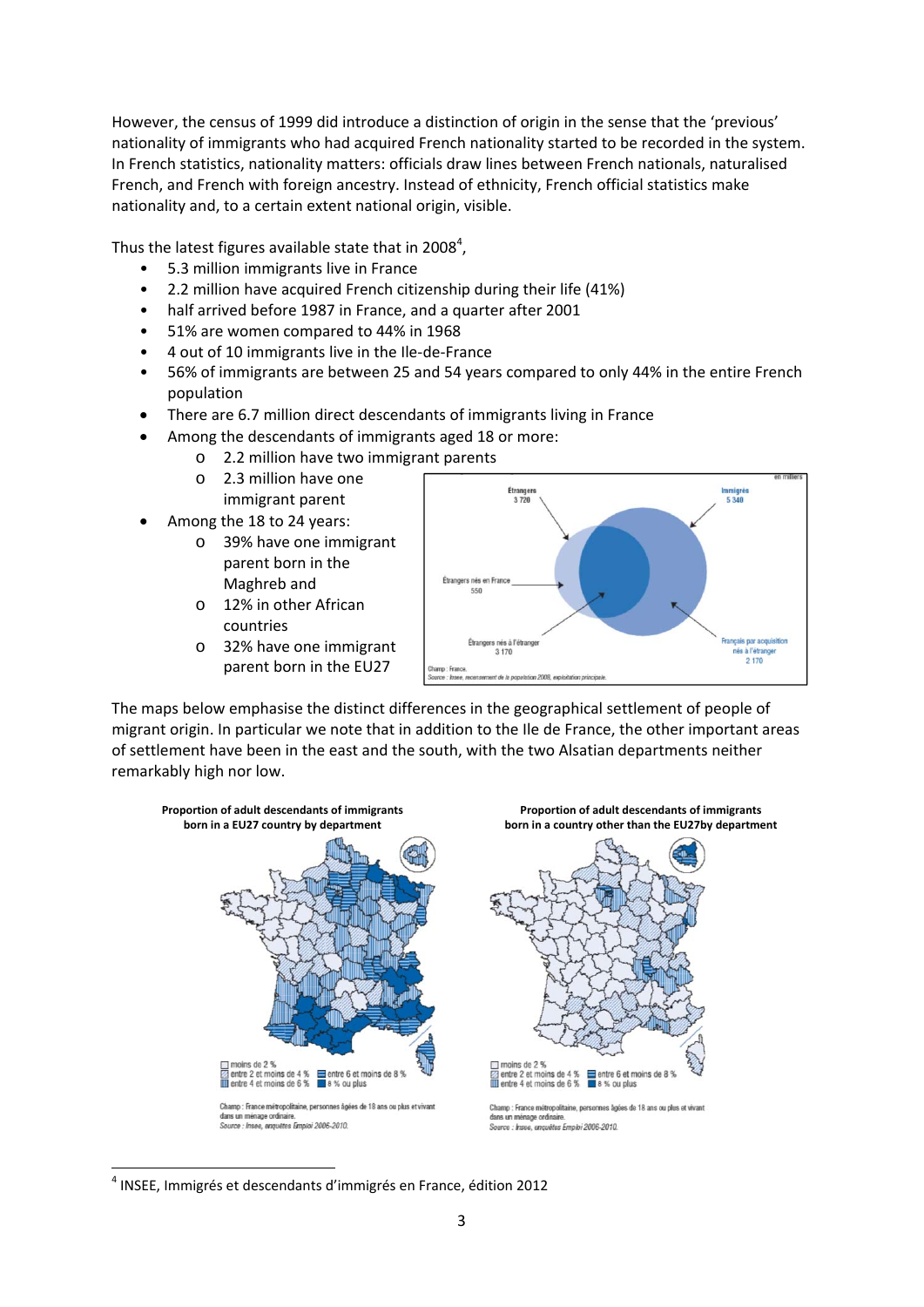## **National policy context**

France is commonly portrayed as a country which has, par excellence, operated and persevered with a policy of 'civic assimilation' over many years. The truth is actually rather more complex and nuanced than this.

Nevertheless many would claim that the French approach is an exception within Europe because it is fundamentally rooted in the specificities of national history, particiularly the republican principles of 1789, which can be summarised as resting on *universalism, unitarism, laïcité* and *assimilation*. Firstly, the universal nature of the French republic lies at the very heart of the 1789 *Droits de l'Homme et du Citoyen*. The French republic was also thought of in terms of unity guaranteed by homogeneity, as *la République une et indivisible*. This also placed the rights of the individual citizen ahead of any sectional or group rights. A high importance is also placed on secularism, *laïcité*, as the separation between the Church and the State and their mutual non-interference. Lastly, it is believed that in order to maintain cohesion and equality it is necessary for all to submit to assimilation, which requires adaptation of the individual to French society and an expectation that their previous identities should fade away.<sup>5</sup> Skin colour does not fade, however, so France has negotiated a way around this. Horrified by the colour‐barred segregation of the United States, the French system developed a form of 'colour‐blindedness' which was first implemented in the armed forces and then across society as a whole.

The table below tells us that France has been a recipient of immigration for a very long time, but that the nature and complexion has changed over the years. Thus for many years France operated a form of 'guest worker' policy, inviting workers from less fortunate neighbouring countries. Indeed during the 1930s France was receiving more immigrants from southern Europe than the United States. The period of Post‐War decolonisation saw this labour force gradually replaced by people from outside Europe and by the mid‐1970s, as in other developed countries, this economic migration was phased out. The policy framework also changed into something uniquely French, characterised as the 'French model of Integration', although this has itself evolved over time.



<sup>5</sup> Geddes, Andrew. (2003*). The politics of migration and immigration in Europe*. Sage.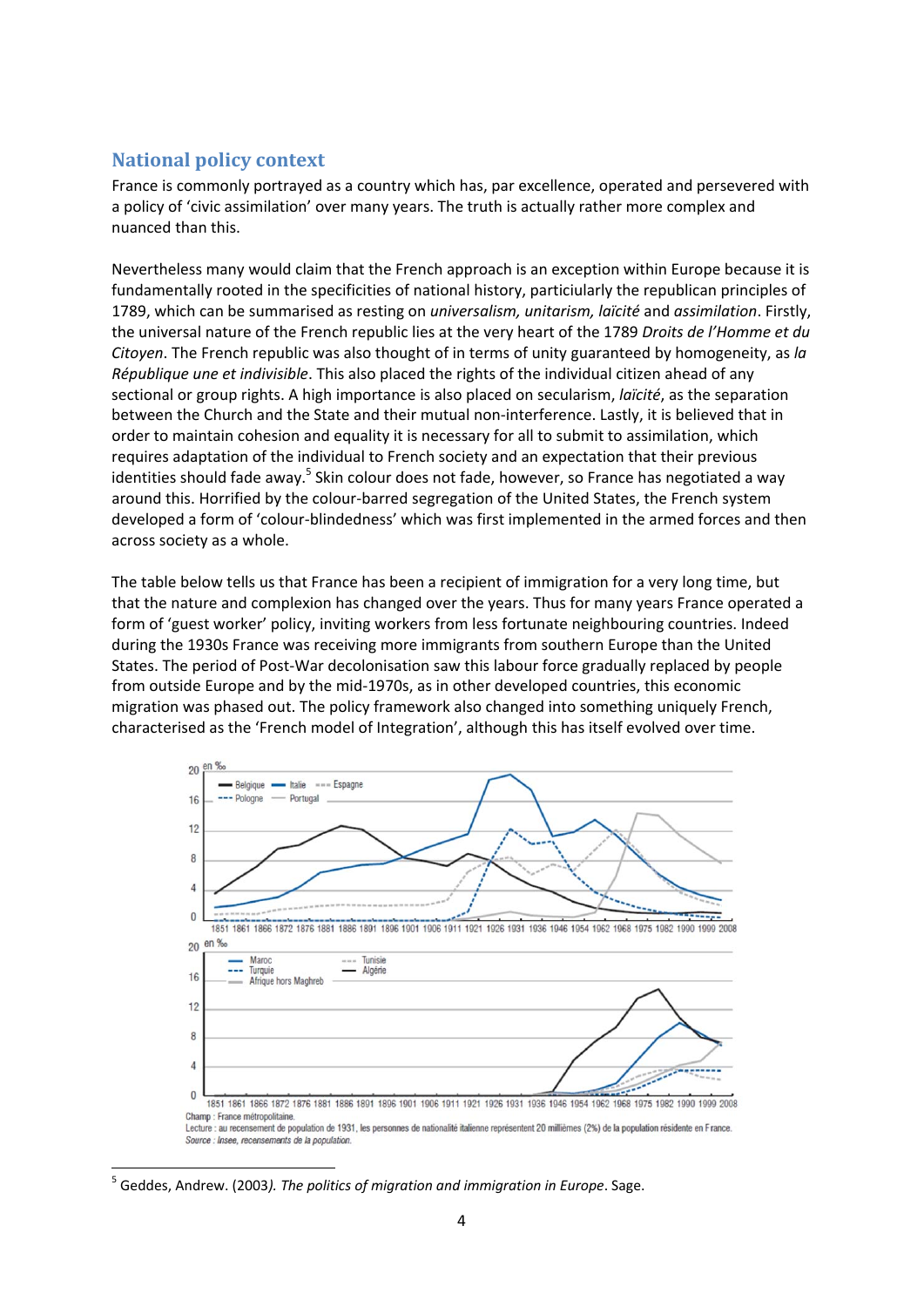When labour migration was stopped in 1974, the concept of *insertion* came to the fore. Left wing opinion believed that immigrants should not be assimilated and had the right to be different (*droit à la différence*). Yet, insertion was also seen by the right wing as a way to deny French citizenship, expressing the fact that immigrants were inassimilable, and therefore had to be prepared to return home.<sup>6</sup> At that moment, the socioeconomic situation of migrants also started to change with the demand for low‐skilled labour ceasing quite suddenly. Over subsequent decades migrants and their children were to face rising unemployment, spatial segregation in low quality housing of the large cities' suburbs, and a crisis of the school system which was to affect young migrants disproportionately.

In 1983, Jean‐Marie Le Pen, leader of the far right Front National, started to promote the *droit à la différence* himself. Instead of supporting the right of non‐European immigrants to be different from the French, he claimed that the French had the right to be different from the non-Europeans, and ultimately had the right to deport them. The Front National made considerable electoral gains in 1983‐1984. Leading political actors, including President Giscard d'Estaing, also argued that French nationality was not to be granted to *inassimilable* foreigners. Against this situation, organisations and political actors started to strive for the foreign residents' right to equality and to Frenchness again. The issue of immigration became highly politicised, and the debates raged on questions of belonging, on the cultural integrity of France, on the conception of nationhood and on the obligations entailed by French citizenship.<sup>7</sup>

Perhaps to balance these opposing poles during the '80s and '90s, a new policy of *Intégration* emerged which combined restrictive immigration regulations with the requirement of assimilation, compulsory naturalisation and outward declarations of universal equality. It also represented something of a climb-down from strict assimilation and a blind eye was increasingly turned towards those who sought to retain the non‐French aspects of their culture. However, it appeared that some Frenchmen were more equal than others and it became apparent that many people of immigrant background were being structurally excluded from large sections of the labour market as well as good quality education and housing.

The growing realisation of this, plus the downward pressure from the EU, led to a raft of legislation in the early 2000s including the Anti‐Discrimination Act, and the establishment in 2005 of the High Authority for the Struggle Against Discrimination (HALDE), an independent body with strong legal powers to tackle abuse, and the signing of a Diversity Charter by 1800 major employers. In effect 'anti‐discrimination' has become an essential adhesive to hold together the internal contradictions and fractions that had emerged – and could no longer be ignored – in the French model of integration.

In 2003, under a right wing government, Interior Minister Nicolas Sarkozy announced a drastic reform of the nationality code aimed at improving control over immigration, and the government also launched the *Contrats d'accueil et de l'intégration* (CAI) programme, inspired by the Dutch *Inburgering* civic integration tests. The CAI established a mandatory contract between the state and the immigrant, according to which the state will provide support to the newcomers, while the latter has to follow a one year integration programme, consisting in civic instruction, and when necessary in French language courses (between 200 and 500 hours), although most migrants to France already have a Francophone background.

<sup>6</sup> Weil, P., & Crowley, J. (1994*). Integration in theory and practice: a comparison of France and Britain*. West European Politics, 17(2), 110-126.<br><sup>7</sup> Favell, A. (1998). *Philosophies of integration: immigration and the idea of citizenship in France and Britain.* 

Basingstoke, Macmillan/Centre for Research in Ethnic Relations.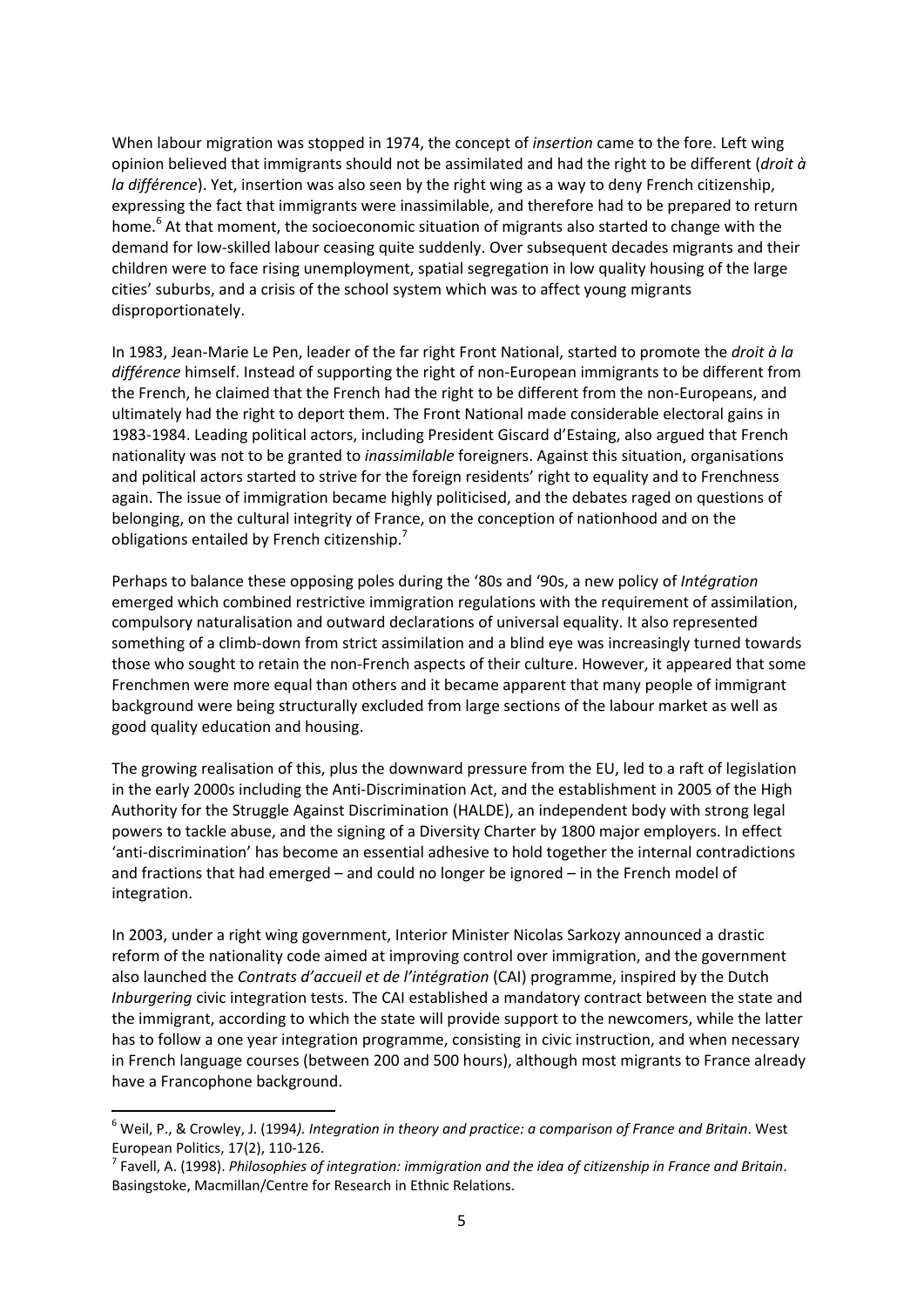Another way of regulating society was territorial, through contracts in the framework of the *politique de la ville* which were negotiated between the government and municipalities, particularly to manage the building and refurbishment of large areas of housing ‐ *les quartiers populaires*. The authorities would control the numbers of people of immigrant background moving to such areas – not by ethnic data, which is banned, but by assumptions made on the basis of surname. The *politique de la ville* involved important transfer of funds to economically marginalised areas, but due to the large areas covered, the impact was weaker than expected. The policy has recently been reviewed with much more targeted funding and a narrower focus on the neighbourhoods with the most acute economic and social challenges.

Clearly this was not enough and in 2005 riots inflamed the *banlieue* of the great cities, putting France in a state of emergency. They illustrated the internal contradictions with the French model which deny it the possibility of achieving its stated aims of preventing social exclusion and marginalisation. In housing for example, HALDE has found that a person of African or North‐African background has one ninth the probability to find a suitable accommodation; moreover, when living in disadvantaged suburbs, ethnic communities are more likely to be targeted by the police. The political taboo on the concept of 'ethnic minorities' makes it difficult for policy-makers to redress the situation. In the field of employment, for example, the French public philosophy does not allow for 'positive discrimination' so the colour‐blind approach is therefore being reinforced, with an increasing number of propositions in the direction of anonymous applications and curriculum vitae.

The response to the riots was mixed. Some claimed they were evidence that France should never have encouraged immigration at all and this has been reflected in growing support for extremist right wing political movements. It has also seen the conflation of immigration with Islam and a backlash against the perceived threat which it poses to the French way of life, as best exemplified by the *Loi interdisant la dissimulation du visage dans l'espace public* (Act prohibiting concealment of the face in public space) passed by the Senate in 2010 and very recently upheld by the European Court of Human Rights. Others have claimed that whilst the French model must be maintained, the country must also push ever harder to counter discrimination in education, employment and housing<sup>8</sup>. A much smaller body of opinion has begun to argue for a whole new approach which adopts the language and thinking of diversity and interculturalism.

EU residents have voting and eligibility rights for local and European elections but these rights do not extend to non‐EU nationals, which has been a topic of some discussion and argument over recent years. Leftist parties have been seeking to make a constitutional amendment to this effect since the 1980s, and even Nicolas Sarkozy and a few other prominent right‐wing politicians stated publicly that they personally supported it, but that they would respect the overwhelming opposition to it within their own parties. In the 2012 election campaign François Hollande stated his intention to change the law in favour of non‐EU voters, but in May 2014 his Interior Minister Bernard Cazeneuve admitted the government did not have the constitutional majority to enact this pledge.

## **Local policy context**

France is famously one of the most centralised and hierarchical of advanced democracies meaning that many policies and practices, which in other parts of Europe might be determined at local level, are set in Paris, for example school education. Nevertheless, the singularity of Strasbourg's history does allow for a certain degree of independence in statute and attitude.

<sup>8</sup> Barou, Jacques. (2014) *Integration of immigrants in France: a historical perspective*. Identities: Global studies in Culture and Power (ahead of print): 1‐16.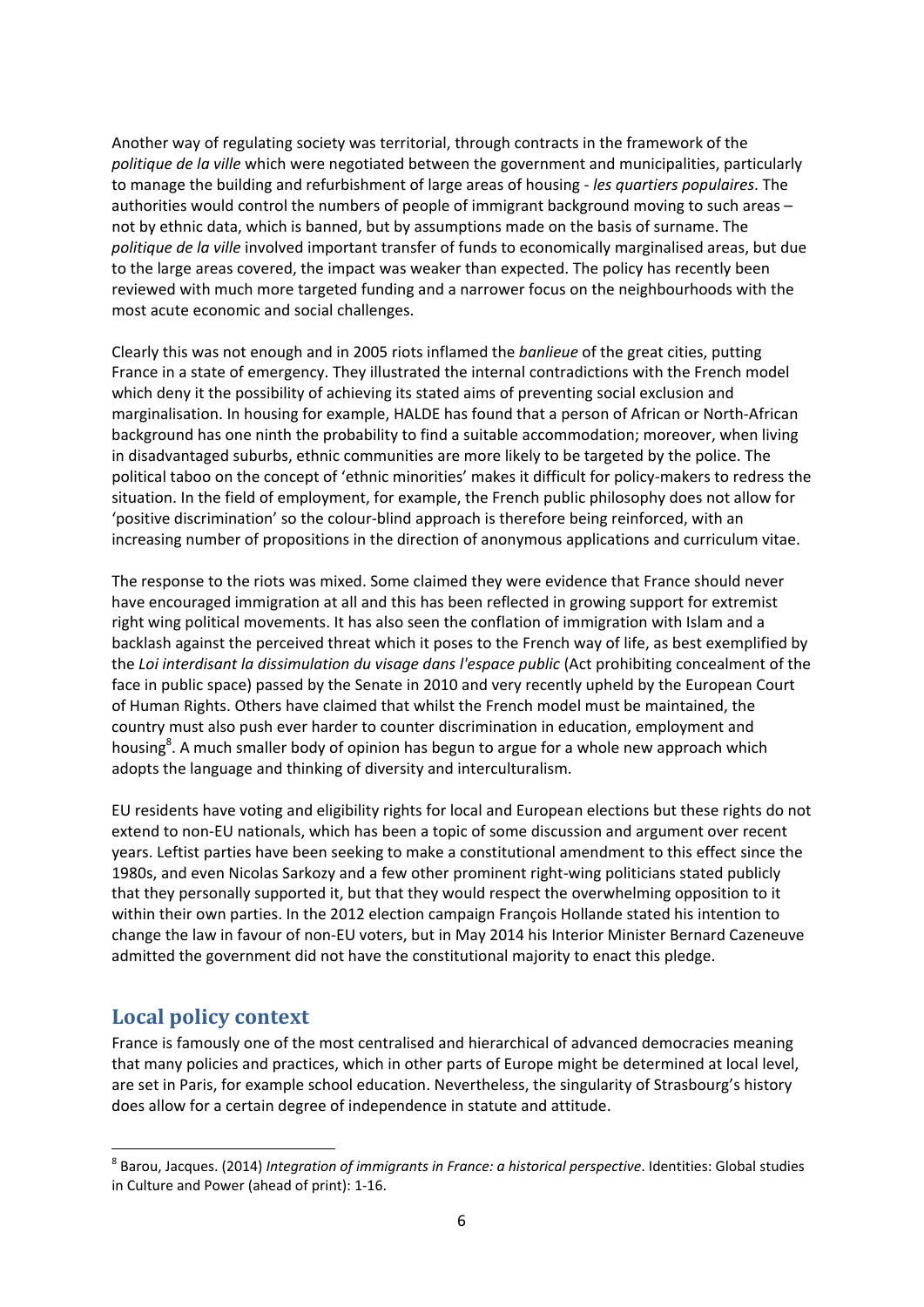Thus whilst interculturalism has been a strand of thought largely unacknowledged or unwelcome in most of France, it should perhaps come as no surprise that Strasbourg would seek to embrace it. However, given the complex interaction of local, national and international influences this does not produce a uniform pattern. For example Mine Günbay, Deputy Mayor for communities, migrants and women's rights, has declared that Interculturalism is important to Strasbourg as not just a value but a tool. Nawal Rafik‐Elmrini, Deputy Mayor for European and international affairs has added that Strasbourg values the assets of all cultures for social cohesion and wishes to move towards an intercultural policy. The Mayor, Roland Ries, propounds a more orthodox philosophy in his statement that the city does not focus on equal opportunities but on equality of rights and the fight against discrimination.

However, rather than to the city administration it is perhaps to the Strasbourg Council of Foreign Residents *(Conseil des résidents étrangers [CRE])* that we should look for the driving impulse and the conceptual framework for the city's move to join ICC. Two years ago CRE adopted a 10 point plan for diversity in the city and this included seeking membership of ICC.<sup>9</sup> The plan is translated and appended to this report and it can be seen that this represents an important and comprehensive statement of intent, which can provide a structure for future policy and practice. In April 2013 the CRE launched the candidature for membership of ICC and this was confirmed by the City Council on 16 December 2013.

## **Education and training**

Since its establishment in 1886, the French educational system has remained a stable, virtually unchanging public institution. Grounded in the principles of universalism, uniformity, and equality of opportunity, the educational system embodies the core virtues of French republicanism. The purpose of the French system and its policies is to enable pupils to overcome inherited disadvantage and poverty through the means of a state‐based education.

However, the growing awareness of the gap between these fundamental principles of the French State and the actual outcomes of the school system have raised serious questions. This problem was recognised as long ago as 1982 when the French Ministry of Education identified and designated 362 Priority Education Zones (*Zones d'éducation prioritaires* or ZEP) where large numbers of pupils were felt to be falling behind. The number of areas labelled as ZEPs has increased at several intervals over the past two decades, and by the beginning of the 1999 school year, there were 865 zones comprising close to 7,000 high schools, middle schools, and professional and technical high schools (*Foire*). The objective of the ZEPs is *"…to contribute to correcting social inequality by selective reinforcement of educational activity in the zones and social environments in which the level of failure at school is the highest"*. This is done mainly by increasing funds to the targeted schools to lower the number of students per class. The hope is that with the opportunity for increased attention for the individual student, academic improvement will follow.

As a particular response to the growth in immigration and non-francophone children the State also introduced Academic Centres for the Scolarisation of New Immigrants and Travelling Community Children (*Centre Académique pour la Scolarisation des enfants allophones Nouvellement Arrivés et des enfants issus de familles itinérantes et de Voyageurs* [CASNAV])

Despite these reforms, France experienced an increase in the proportion of low achievers from 15.2 per cent in 2000 to 21.8 in 2006, demonstrating a growing divergence between France's traditional

<sup>&</sup>lt;sup>9</sup> http://www.cre.strasbourg.eu/wp-content/uploads/9b4nh-diversite\_culturelle\_CRE.pdf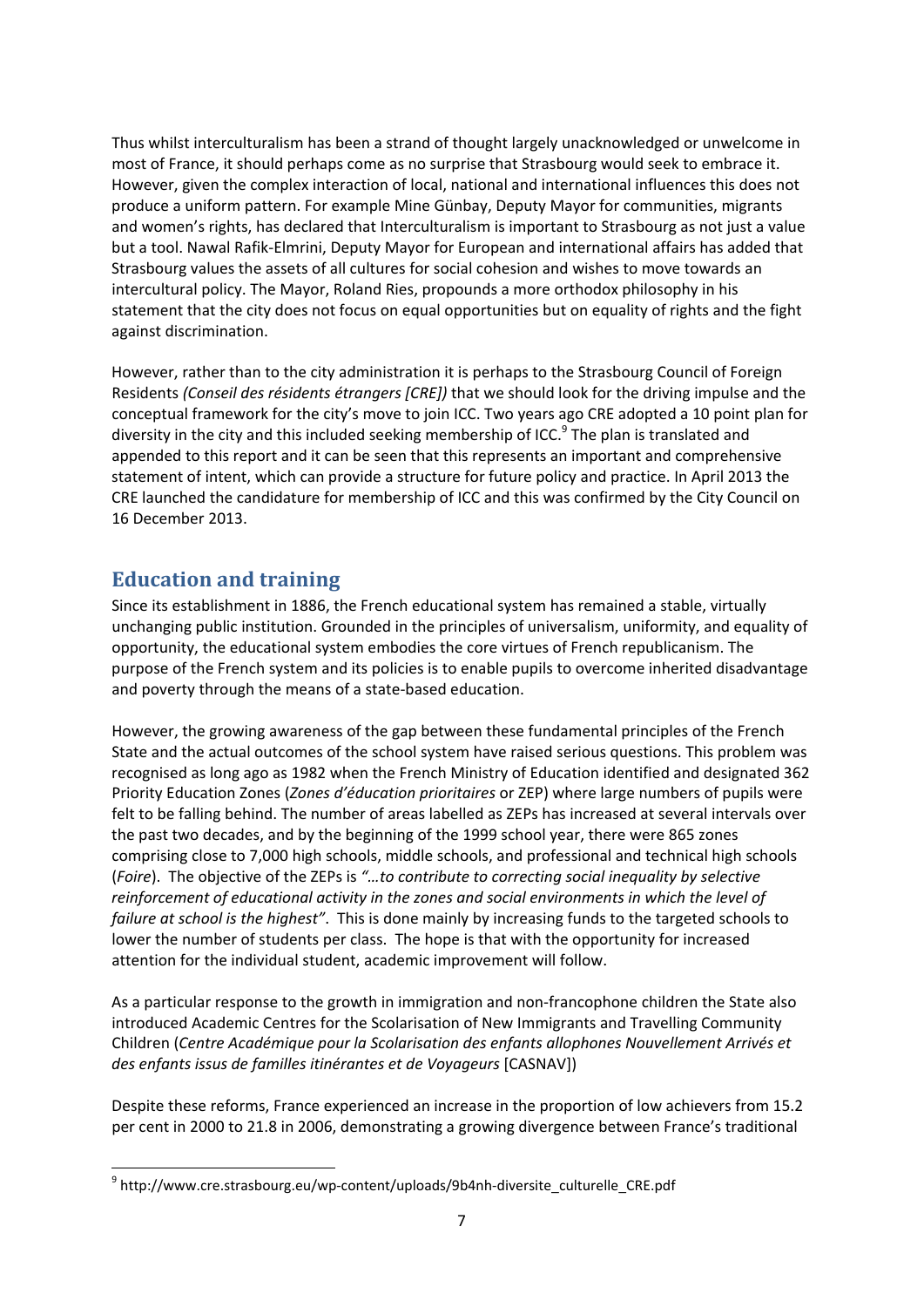educational values and outcomes for pupils. More recently, according to the OECD's Programme for International Student Assessment (PISA) study of 15 years‐olds in 65 advanced countries, the French educational system was showing further signs of strain. The performance of French students in maths had deteriorated, with a score down 16 points from 2003 (now ranking 25th in the index). French students came 21st in reading skills, slightly above the average and 26th in science, a position among the average countries, unchanged since 2006.

In its commentary the OECD drew particular attention to the growing gap in performance between children from different socio economic backgrounds:

*In France, the correlation between socio economic background and performance is considerably more marked than in other OECD countries (…) If you come from a less privileged background, you have clearly less chance of succeeding today than in 2003 (…) pupils from immigrant families are at least twice as likely to be counted among the children in difficulty (…) France is also one of the countries where discipline is the least respected.<sup>10</sup>*

We were not able to observe schooling or the implementation of ZEPs or CASNAV in Strasbourg in detail and so relied upon comments arising during our group discussions. We were told that there were difficulties with education of first and second generation immigrants in Strasbourg. For example 40% of young Turks, we were told, do not go to high school because of problems with the orientation, with support for homework etc. The schools themselves are perceived to be a problem, particularly regarding teachers' perceptions of migrant children, lower expectations and orientation towards non‐academic studies. School principals and teaching staff in France are appointed by a centralised system offering little opportunity for local administrations or parents to have an influence. It is claimed this has resulted in low levels of recruitment of teachers of minority background and a mismatch between the cultural outlooks of staff and students.

The local associations told us they want to be able to work more closely with the educational system (*Les Rectorats et services départementaux de l'éducation nationale*), particularly to influence the training of teachers in intercultural competence. Unfortunately the dialogue with the Rectorat is very difficult, and it is not felt that the contribution of associations is either expected or appreciated.

## **Anti‐discrimination**

The City Council's anti‐discrimination office supports associations who organise workshops with school classes on discrimination and prejudice, but some had chosen not to experiment independently from the *inspection academique* in order to remain flexible and objective. This year the associations have planned their actions and will present them to the *inspection academique* to be validated, and have started regular meetings between the associations and teachers. The question remains to how the inspection can help to bring the work of these associations into the schools.

In 2011 the City made a study of training, recruitment and careers from the point of view of discrimination and gender equality and it was found the diversity of public officials is much lower than the general population. There is training provided for human resource directors and new recruits on equality and non‐discrimination and they are trying to create an internal service to deal with discrimination cases. They also plan a survey of the 7000 civil servants on their personal

 <sup>10</sup> OECD *PISA 2012 Results: What Students Know and Can Do. Student Performance in Mathematics, Reading and Science(Volume I*)Revised edition, February 2014.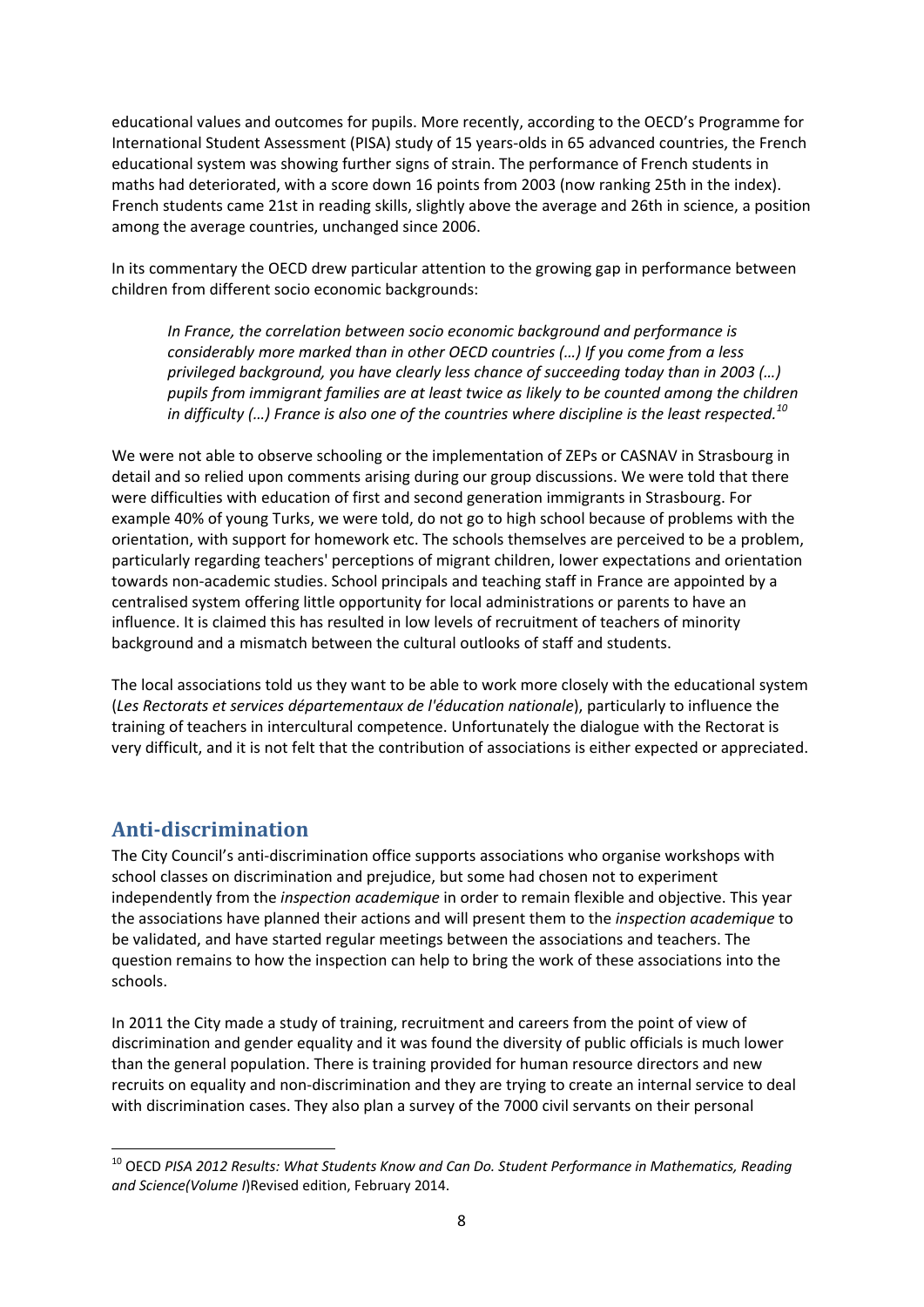experience of discrimination, with the long-term intention of creating an internal barometer, but they still need to analyse the recruitment techniques and remove obstacles. The mayor has promised that the city will apply for Association Française de Normalisation (AFNOR) accreditation on anti‐discrimination.

The struggle against discrimination in public life, the labour market, education and housing has become a powerful movement in France in the last two decades. It has arisen in order to counteract the paradox that despite egalitarianism being at the heart of the republican model, growing numbers of people were being unfairly excluded from achieving their potential in French society. Strasbourg is no exception to this impulse and the city, civil society and the private sector all have an important role to play.

The City Council has a large and very active department devoted to anti‐discrimination. The annual Week Against Discrimination is an expression of the determination of the city in this regard.

People told us that there are many axes of discrimination (eg gender, disability, age) and they did not want to put them into competition with each other by appearing to privilege ethnicity. All discriminations are linked, so how can society have a reflection on the different discriminations within the context of intercultural cities?

However, we must refer to the summary of two French commentators who believe that:

*French society still has difficulties in representing itself as ethnically differentiated. It has even more difficulties in accepting the fact that French society and its institutions, private and public (school, police, hospital, social housing), play a role in reproducing those ethnic differences. The idea that French society is genuinely 'anti‐racist' and that discrimination has to be understood as mainly related to individual behaviour prevents any strategy to cope with structural discriminations.<sup>11</sup>*

The French model of anti-discrimination and the ICC notions of interculturalism and diversity advantage are and should be natural bedfellows. However, one is set up 'against' whilst the other is 'pro' (accepting diversity as an asset) and thus they do not easily fall within the same mindset. To find a resolution of these two impulses will be one of the main challenges of Strasbourg's membership of ICC, but the process should be rewarding if all partners address it with an open mind.

## **Employment and business**

Like most western European countries, France has been suffering the impact and legacy of the 2008 financial crisis, but some would argue this has only aggravated deeper structural trends which were transforming French political economy. In particular there is widespread doubt that the old social contract can be maintained, leading to a generational divide in which the older (baby boom) generation seem determined to hold onto their securities and benefits whilst expecting the younger generation to survive without them. This means in particular the loss of job security and minimum wage levels which, combined with a complex bureaucratic system of regulation, making it very difficult for young people to create alternative ways of working or starting small businesses, leaves a new *'Generation Precaire'* which feels both exploited and stymied. Whilst immigrants are particularly vulnerable, they are far from alone in this plight. The Ombudsman, Jean‐Paul Delevoye, has

 $11$  Simon, P., & Pala, V. S. (2010). "We are not all multiculturalist yet": France swings between hard integration and soft antidiscrimination. Vertovec, Steven & Susanne Wessendorf (Ed.), *The Multiculturalism Backlash. European discourses, policies and practices*. London: Routledge.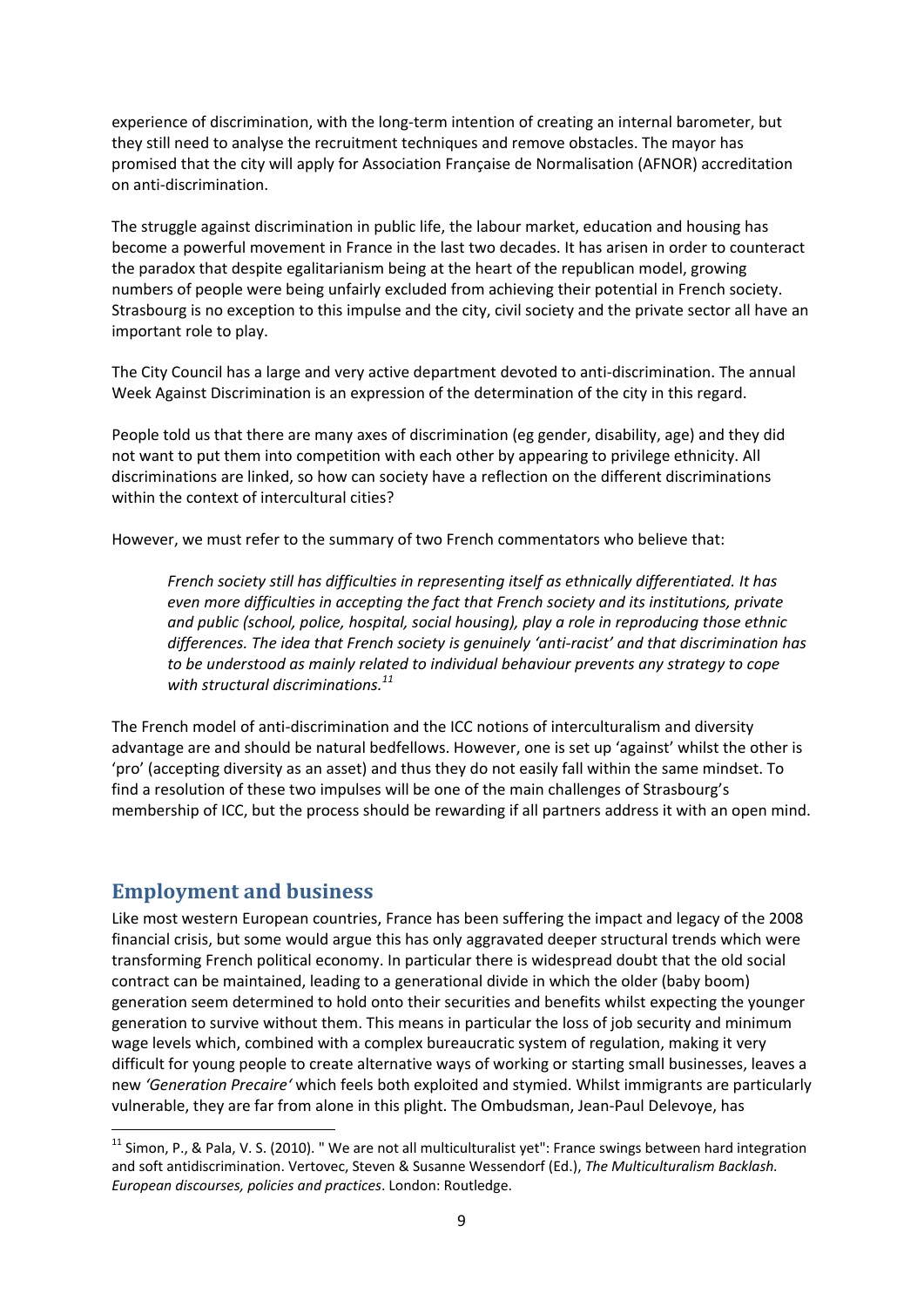estimated 15 million French people now live life on the edge without a safety net<sup>12</sup>. Meanwhile a well-connected white middle class journalist, Florence Aubenas, created a storm after she published her account of working incognito in an 'underground economy' whose existence France would prefer not acknowledge<sup>13</sup>. In short, France is undergoing the most fundamental transformation of its economy and labour market in living memory, which makes it rather difficult to assess the prospects of this sector providing a fruitful seedbed for interculturalism.

In our meetings we asked participants which parts of the public sector within Strasbourg would be the hardest in which to make progress with a message of interculturalism. The answers were 'the police service', the urban planning and construction departments and the economics and business department. Let us focus firstly upon the public sector as an employer.

The public sector accounts for a fifth of the French national labour market. Competitive recruitment is the main mode of access to the public, although there are also some ways of direct recruitment, developed recently in order to further diversify the profile of entrants. In the working age population there are 10% of immigrants and 9% who are descendants of immigrants employed, yet only 5% and 7% respectively of immigrants and descendants of immigrants are employed in the public sector, reflecting a discrepancy.

Whatever the employment sector, the share of working-age descendants of immigrant employment is less than the proportion of people without direct immigrant parentage. The total discrepancy is 10 points (55% of immigrant offspring in employment against 65% of those without direct ancestry): made up from 4 points in public, private 4 points and 2 points in self-employment.

A recent report has considered the labour market opportunities of new migrants to France.<sup>14</sup> The report reveals that immigrants who arrived from 2000 onwards fared badly in the first few years after arrival, but improved their labour market outcomes over time. One year after arrival, approximately half of immigrants were active in the labour market, but after nine years in France, their activity rates almost equalled those of native workers. However, their employment rates were more than 10 percentage points lower than native workers in 2011, providing evidence of some persistent structural obstacles to labour market success.

The analysis finds that migrants' region of origin, level of education, reason for migration, and gender are among the factors that correlate with labour market outcomes. For example, in 2009‐11, new immigrants from North Africa and sub‐Saharan Africa tended to cluster in low‐skilled activities across most sectors of employment; over‐qualification (having higher credentials than are required for the job) is widespread among this group. In addition, economic conditions also shaped employment outcomes, with longer‐standing migrants more insulated from the recession.

Turning to the comments of our meetings in Strasbourg, we were told that in the construction sector there is a lot of discrimination ‐ the enterprises which win tenders are white French‐owned but they often sub‐contract to suppliers which are migrant enterprises. Chief project engineers are white French but the manual workers will be of Turkish or *Maghrébin* origin. Particularly because Strasbourg is an ancient city with many *batiments historiques*, the construction market is very complicated and difficult to access for white‐French companies and even more so for migrant

<sup>12</sup> *"Les Français implosent"*. Le Figaro, 11/01/2012. http://www.lefigaro.fr/flash‐actu/2012/01/11/97001‐ 20120111FILWWW00294-les-francais-implosent-delevoye.php<br>
<sup>13</sup> Aubenas, F. (2010). Le quai de Ouistreham. Éditions de l'Olivier.<br>
<sup>14</sup> Simon, Patrick and Elsa Steichen. 2014. Slow Motion: The Labor Market Integration of New

*France.* Washington,DC and Geneva: Migration Policy Institute and International Labour Office. www.migrationpolicy.org/research/slow-motion-labor-market-integration-new-immigrants-france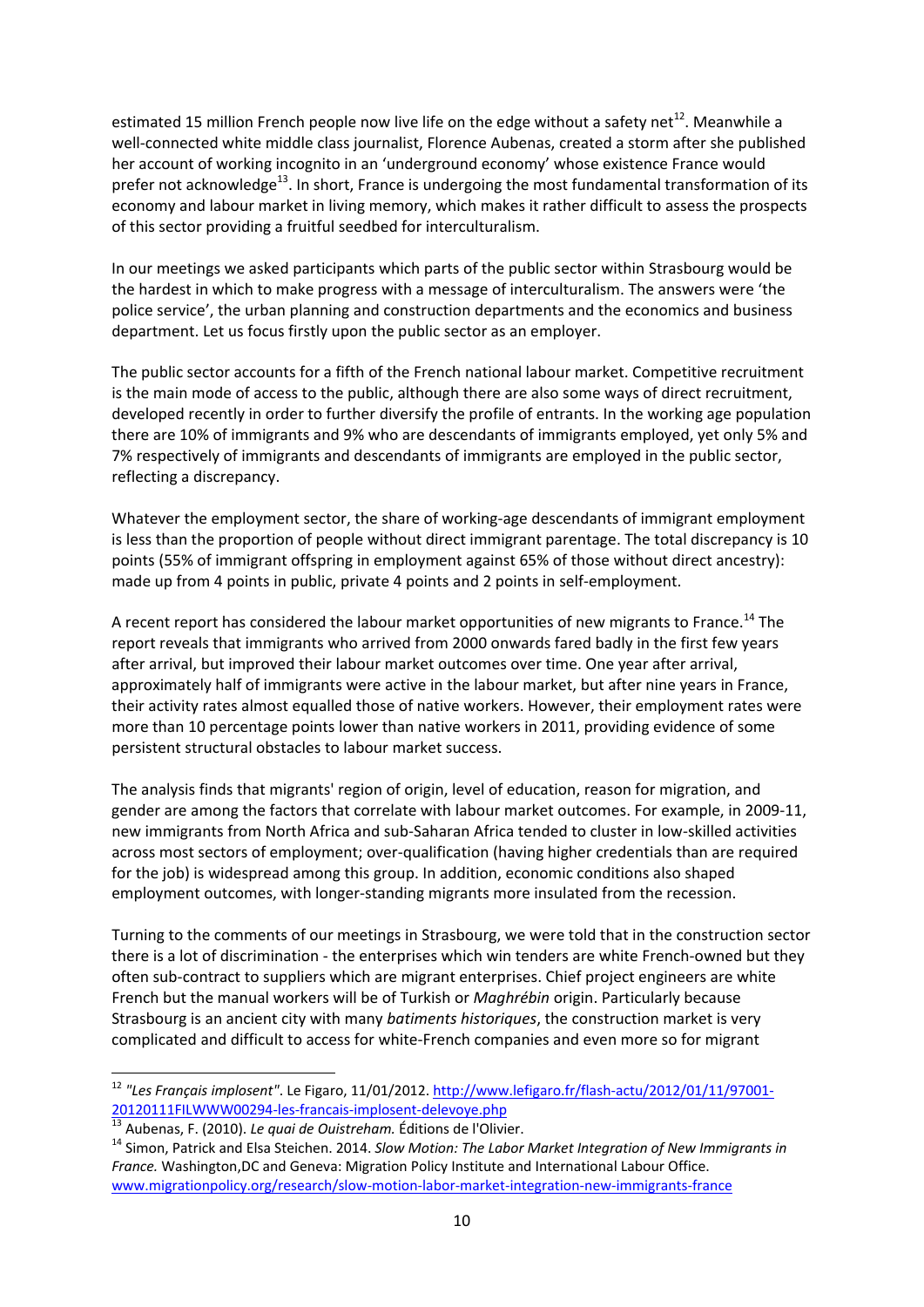enterprises. It is possible to find information on the origin of businesses which participate in tenders at the prefecture.

Our respondents felt that the professional groups concerned with building and economic development and the business mainstream in Strasbourg were very closed off from ordinary people of migrant background. There seemed to be little interest in small enterprises as a source of employment and prosperity and a total lack of recognition of their presence in the city – or at least of the positive side of their presence. Those in authority in the Strasbourg local economy seemed to assume there is no economic added value from minorities – they are simply seen as a cultural and security phenomenon but with no wider significance.

#### **Housing and neighbourhoods**

Since the policy of labour migration came to an end in the 1970s and family unification became the predominant form of immigration to France, it became apparent that substantial communities of immigrants were forming in many French cities. In response to this a French urban policy (*politique de la ville*) emerged at the end of the 1970s with programs for social and spatial integration, political participation, and measures against discrimination. It is targeted at citizens living in the selected areas designated variously as Sensitive Urban Zones (ZUS), Urban Renewal Zones (ZRU) and Urban Tax‐free Zones (ZFU). The ZUS are distributed throughout 490 communes and include 4.7 million inhabitants. Strasbourg contains nine such zones:<sup>15</sup>

- Quartier des Ecrivains\* (Cité Erstein)
- Tiergaertel (Les Hirondelles)
- Cronenbourg (Cité Nucléaire)
- Elsau, Montagne Verte
- Hautepierre.
- Koenigshoffen (Secteur Ouest)
- Meinau (Canardière Est)
- Neuhof (Cités)
- Port du Rhin

In accordance with the republican integration model, it is a social policy designed to counter the social and political exclusion of the individuals living in these areas, without taking into consideration the ethnic background of the target groups, at least not explicitly. In this way, the *politique de la ville* can be understood as a policy of socio‐spatial 'positive discrimination'. There is neither a policy of affirmative action on behalf of immigrant groups defined according to ethnic criteria, nor any deliberate anti‐discrimination policy in favour of ethnic minorities, even though this has been a subject of debate and a national anti-discrimination body has been established.

There is a widespread debate in France over the effectiveness of this policy whether as a way of reducing poverty and segregation or of maintaining law and order. The riots of 2005 have been used by some to argue that the policy has failed, whilst others argue the riots show the policy has not been implemented with sufficient vigour. Strasbourg experienced riots in November 2005, although it was already no stranger to this, having seen earlier violent outbreaks in 1998 and 2002.

It seems certain that the republican tradition whereby the French state contracts a direct relationship with its individual citizens has raised numerous difficulties for the formation of collective groups and communities. This can be clearly seen in the foundation of associations, but the State does not encourage independent initiatives or even small businesses arising among young

 <sup>15</sup> http://sig.ville.gouv.fr/Atlas/ZUS/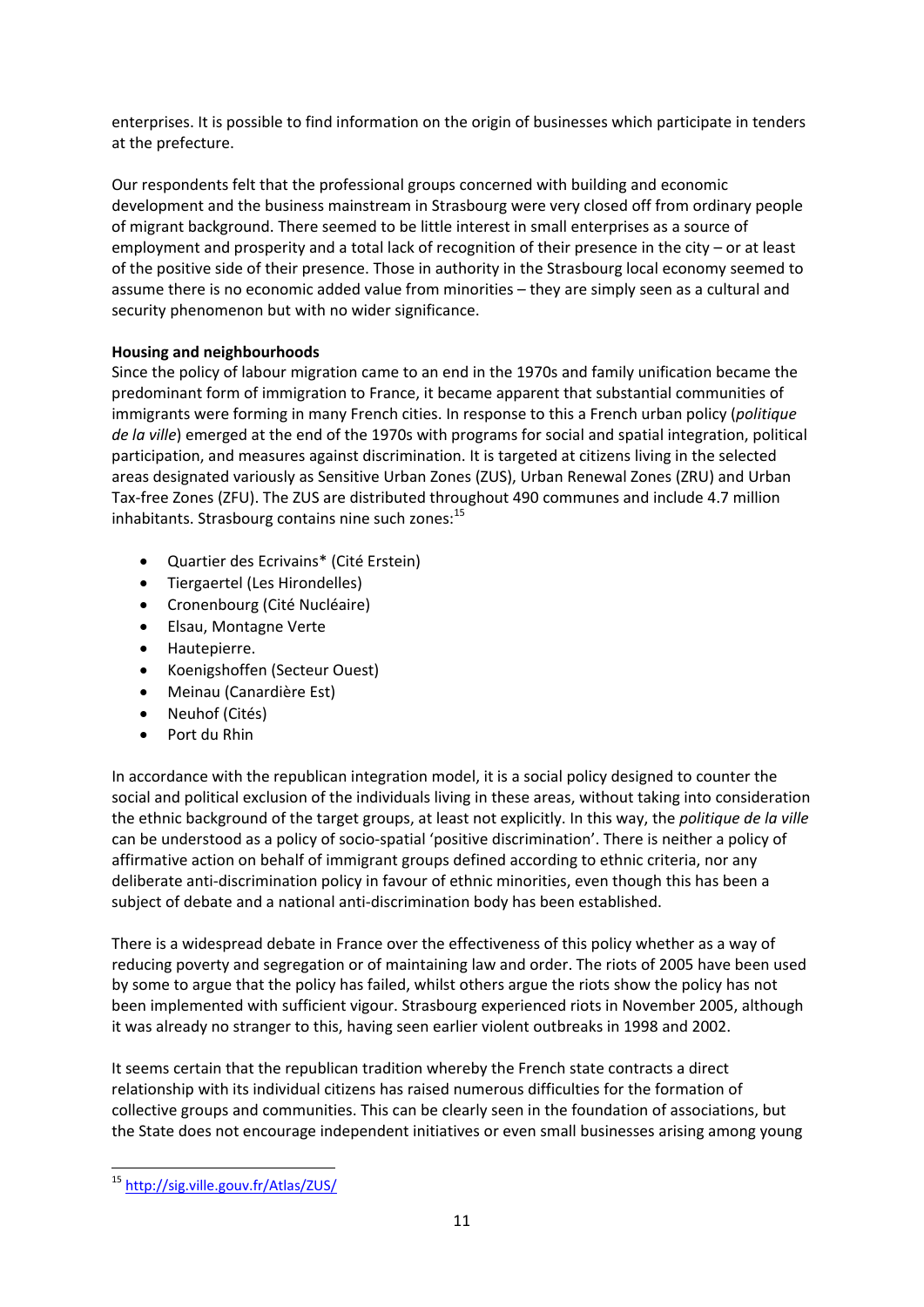people with the help of territorial or ethnic resources. For this reason, the associations are mostly controlled by the municipal authorities. This arrangement increases tension when the subsidies for these associations are reduced or abolished and a more authoritarian policy can then emerge at the expense of social and preventive policies.<sup>16</sup>

In Strasbourg the CRE produced a report into housing and neighbourhoods in 2012 and now a representative of the CRE sits on the committee which allocates social housing. They are now becoming more active in the neighbourhoods to raise awareness with the residents about discrimination and campaigning to make the administrative system work more in their interests.

Meanwhile, major programmes of urban renewal projects (PRU) are now affecting the lives of nearly 45,000 people in Strasbourg in the neighbourhoods of Neuhof (to a value of €252 million), La Meinau €175M), Cronenbourg‐Hautepierre (€134M) and Lingolsheim (€56M), in partnership with the National Agency for Urban Renewal (ANRU).

We asked to visit such a Zone and were taken to Hautepierre where we met a variety of local residents, associations and representatives of the AMI (animation, mediation, insertion) activist group and the association JEEP (Youth Teams for Popular Education). We understood that whilst the massive urban renewal programmes will make physical improvement to the housing and public spaces of Hautepierre, there is concern that the human dimension will be overlooked. Built in the early 1970s, with 4,400 housing units of which 3,700 are social housing for 17,000 people – the place was described as being 'in a disastrous state' until quite recently<sup>17</sup>. The area had very few shops or community facilities and had 25% unemployment (rising to 40% for the under 25 years).

We were told that there had been no renovation of the area for 40 years and the residents' experience of working with the City Council was that it was not good at consultation or at delivering what it had agree to do. People were grateful that improvements were finally being made, although some were cynical about the intent. They said that rather than being done for their benefit, the opening up of roads and public services was to allow easier penetration of the area by police and emergency services. The City Council urban renewal department complains that every time it makes any improvements to public areas they are burnt or destroyed, so the AMI and JEEP community workers have gone in to do participatory planning and positive appropriation in association with residents. AMI, founded in 2012, allowed people to fantasise about the future and started making changes in the summer of 2013. The first request was for play equipment and gardens – which the City Council builds with extra cash from foundations. Community workers are now preparing for withdrawal and are setting up a residents' association to take over.

Most of the residents who do have jobs work in the hospital or factories but it has been very difficult to establish small enterprises in the area, and there is little interest or support from the public authorities to do so. Now residents are trying to set up new enterprises in apartments as well as spaces for co-creation, homework clubs, mother tongue courses, and urbanism workshops. They hope these can be the first step for early start-ups that may then go on to business incubators. After employment, the key issues for residents are mobilising locals to clean up common areas and keep them clean.

Most residents are French nationals but they say they do not feel like real citizens as they are not mobilised to vote. They say that local schooling is of reasonable quality but the local economy is a

<sup>16</sup> Doytcheva, M.(2007) *Une discrimination positive à la française? Ethnicité et territoire dans les politiques de la ville*. Paris: La Découverte, Dubet<br><sup>17</sup> http://www.rue89strasbourg.com/index.php/2013/05/23/societe/pourquoi-hautepierre-va-devenir-un-

quartier‐comme‐les‐autres/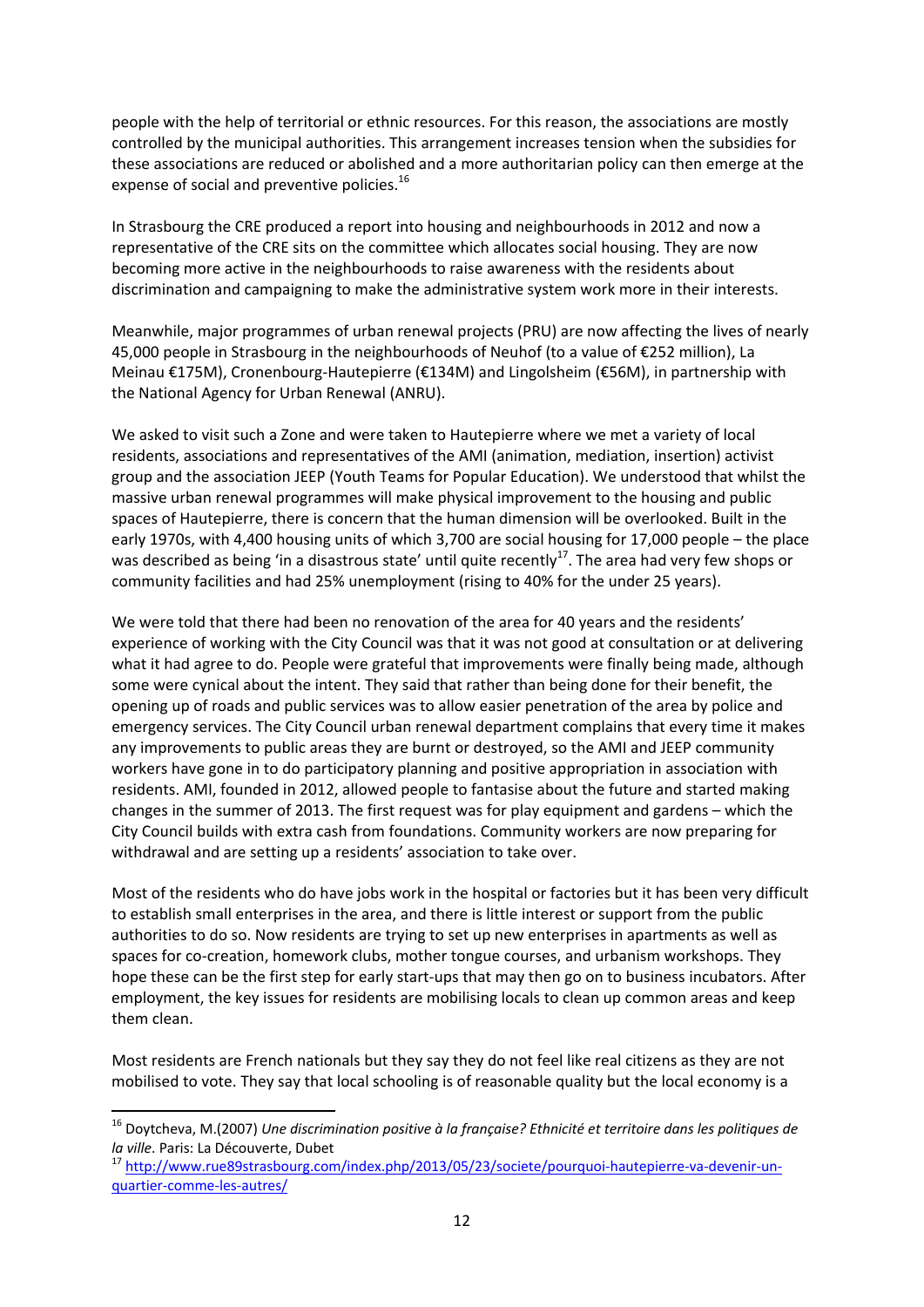disaster and this impacts upon everything else. Young people feel they have no work opportunities and no hope and they live at a stigmatised address which increases the discrimination of the rest of the city against them, they say.

## **Governance and democratic participation**

The French conception of citizenship is civic and implies a vertical relation between the citizens and the State. It does not recognise the intermediate level of a group or a specific community based on origin but the State should consider each individual regardless of origin, race or religion and this universalist principle is explicit in article 1 of the Constitution of 1958: *'All citizens shall be equal before the law, regardless of their origin, race or religion'*. 18

This position protects the rights and the equality of the individual but it does set up some tensions and paradoxes. Regardless of the issue of immigration and cultural diversity, France has appeared to be increasingly ill at ease with many developments in the wider contemporary world. The great paradox is that whilst France adheres strongly to its revolutionary egalitarianism, it retained older notions of the hierarchical *dirigiste* state, and replaced its monarchy with a detached technocratic elite.

In the section devoted to France in the Bertelsmann Stiftung's Sustainable Governance Indicators 2014,19 the authors conclude that France's *"present situation can be considered satisfactory"* but:

*Although France enjoys solid institutions of governance that represent some of the most stable, consensual and efficient amid 200 years of constitutional experiments globally, the country struggles to effectively address the challenges associated with the EU and the effects of globalization.*

*As it struggles to adapt its economic and social model to the changing world, problems are increasing rather than diminishing. Faced with an ever weakening economic situation, the public is aware of the need for fundamental political, economical and social reforms but there are doubts of the country's capacity for systemic reforms.*

*It also implies that citizens expect, more or less, everything from the state; and ruling elites from both the right and the left of the political spectrum have continuously fed these expectations by putting in place policies beyond the budget's capacity to fund them. The absence of communication between the top of the political system and grassroots levels is also an important factor. And finally, the refusal by political elites to admit to the need for adaptations of the French model has instead helped buoy illusions…*

This sense of a growing disparity between the French system and the wider world merely reflects a debate which has been raging within France itself – and often in much less diplomatic language – which falls under the heading of *déclinisme*<sup>20</sup>. France's difficulties are attributed to external forces such as globalisation and immigration and the solution is to be found in their rejection and a much stricter adherence to traditional French republican values and structures. However, there is a wider feeling – which was reflected strongly in our group discussions ‐ that France needs a deeper and

<sup>18</sup> Kastoryano, R., & Escafré‐Dublet, A. (2010). *Tolerance and cultural diversity discourses in France*. San Domenico di Fiesole, European University Institute. <sup>19</sup> Yves Mény, Henrik Uterwedde, Reimut Zohlnhöfer *Sustainable Governance Indicators <sup>2014</sup> France Report.*

Bertelsmann Stiftung. http://www.sgi-network.org/docs/2014/country/SGI2014 France.pdf<br><sup>20</sup> See for example Nicolas Baverez (2003) La France qui tombe; Éric Zemmour (2011) Mélancolie française; and

Jean‐Paul Chevènement (2011) *La France est‐elle finie?*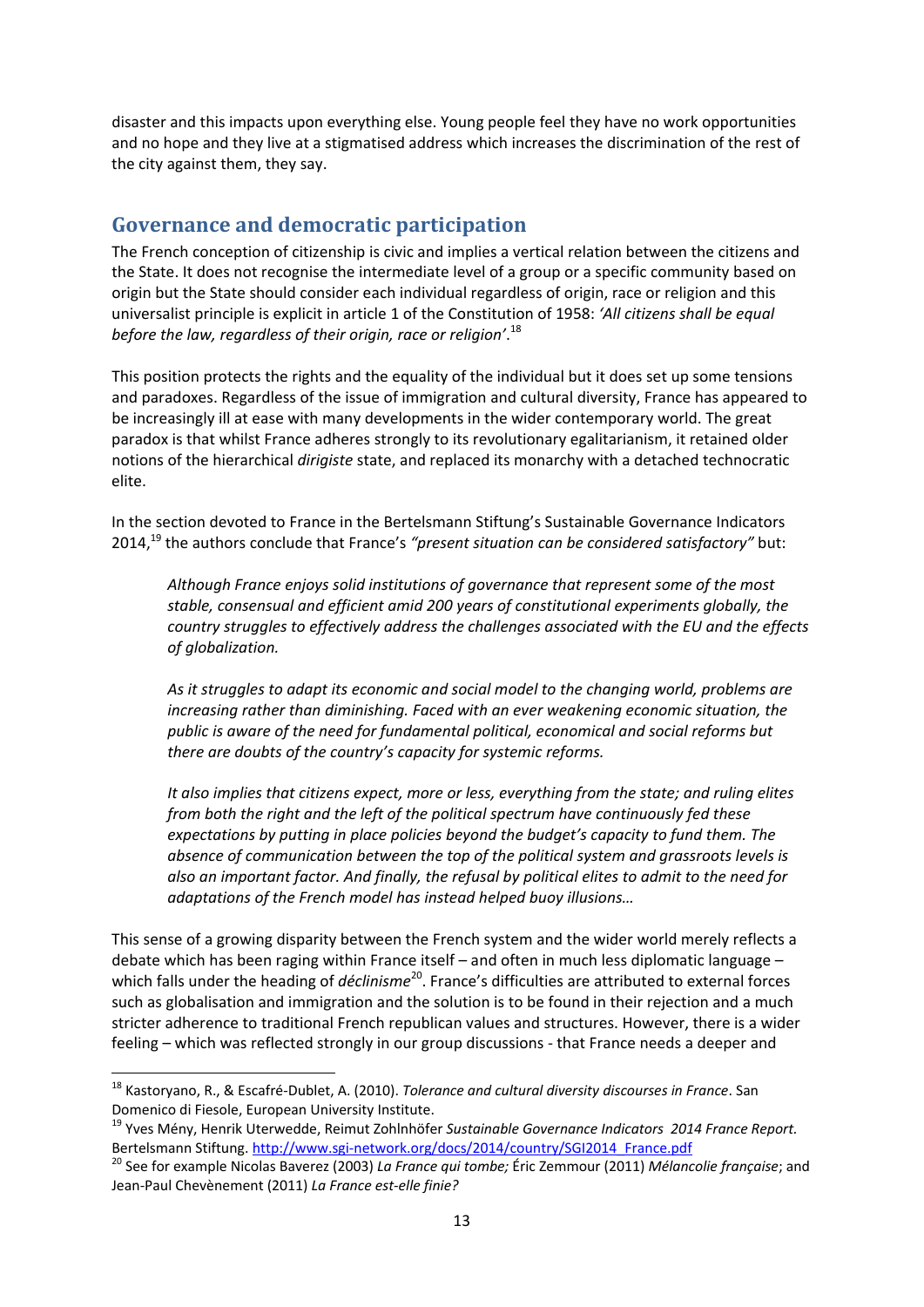more radical self‐evaluation. The heart of this critique is that there is an irreconcilable tension and contradiction been the theoretical aspirations to *égalité* and practical realities of a State apparatus which is highly centralised, hierarchical and elitist. The traditions of *colbertisme* have delivered results for France in the past but they are becoming more of a hindrance than a help in more global and de‐centred world.

The reality in France over the last two decades has been that the centre could not hold, and there has been a rather piecemeal process of devolution of responsibility (although not necessarily accompanied by resources). However, the critique of this period is that whilst governance is less state‐dominated than in the past, the powers that have been released have not found their way to citizens and localities, but have been corralled by major intermediary interest groups such as organised labour and business.

We have taken this extensive preamble to try to explain to ourselves the profound sense of frustration and impotence which was voiced to us by many of the people who attended our various public meetings in Strasbourg. Indeed, on several occasions it was even said to us that the city administration 'despises' common people or holds them 'in contempt'. This strength of feeling was remarkable and exceptional in our long experience of holding such meetings around Europe, and we must therefore articulate it and try to explain it.

Our attempt at an explanation is that ordinary citizens and associations no longer know what kind of system of governance they are meant to be working within. They know that the centralised state, whether at national or local level, no longer functions as it once did, and yet senior politicians and public officials continue to maintain a distance and retain an *hauteur*. Associations are tolerated but only within an ambit defined by the state whilst citizen‐led action which might draw its authority or its financial basis from somewhere other than the state is either inconceivable or even subversive.

Finally, France is proud to see itself as a champion of Human Rights and the number of refugees who are granted political asylum each year is higher than almost any other country. However, France has been criticised for its actual application of Human Rights, by organisations such as Human Rights Watch:

*The French government failed to pursue necessary reforms to counter abusive identity checks, including ethnic profiling. Migrant Roma living in informal camps continue to be forcibly evicted, leading to further social exclusion and precarious living conditions, and removed from France. Modifications to the Criminal Code allow prosecution of French citizens and legal residents for participating in terrorism training abroad. The French parliament passed a law that legalizes same‐sex marriage. A new law allows for far‐reaching surveillance by the government with no judicial oversight.<sup>21</sup>*

Members of associations complained to us that meetings and discussions about migrants' access to rights and opportunities were regularly called by the City Council, but once they were completed nothing ever seemed to change and so people asked if there really was a will to change or if it only represented a false promise. There were also suggestions that some politicians operate an 'electoralist approach', distributing favours to ethnic groups based upon a calculation of how many votes they might deliver. It was particularly surprising for us to encounter this phenomenon in France, as it is usually cited as one of the typical abuses of a multiculturalist approach.

There was much frustration with the difficulty associations found in trying to work together with each other with different departments of the City Council. Strasbourg had many individuals and

<sup>21</sup> http://www.hrw.org/europecentral‐asia/france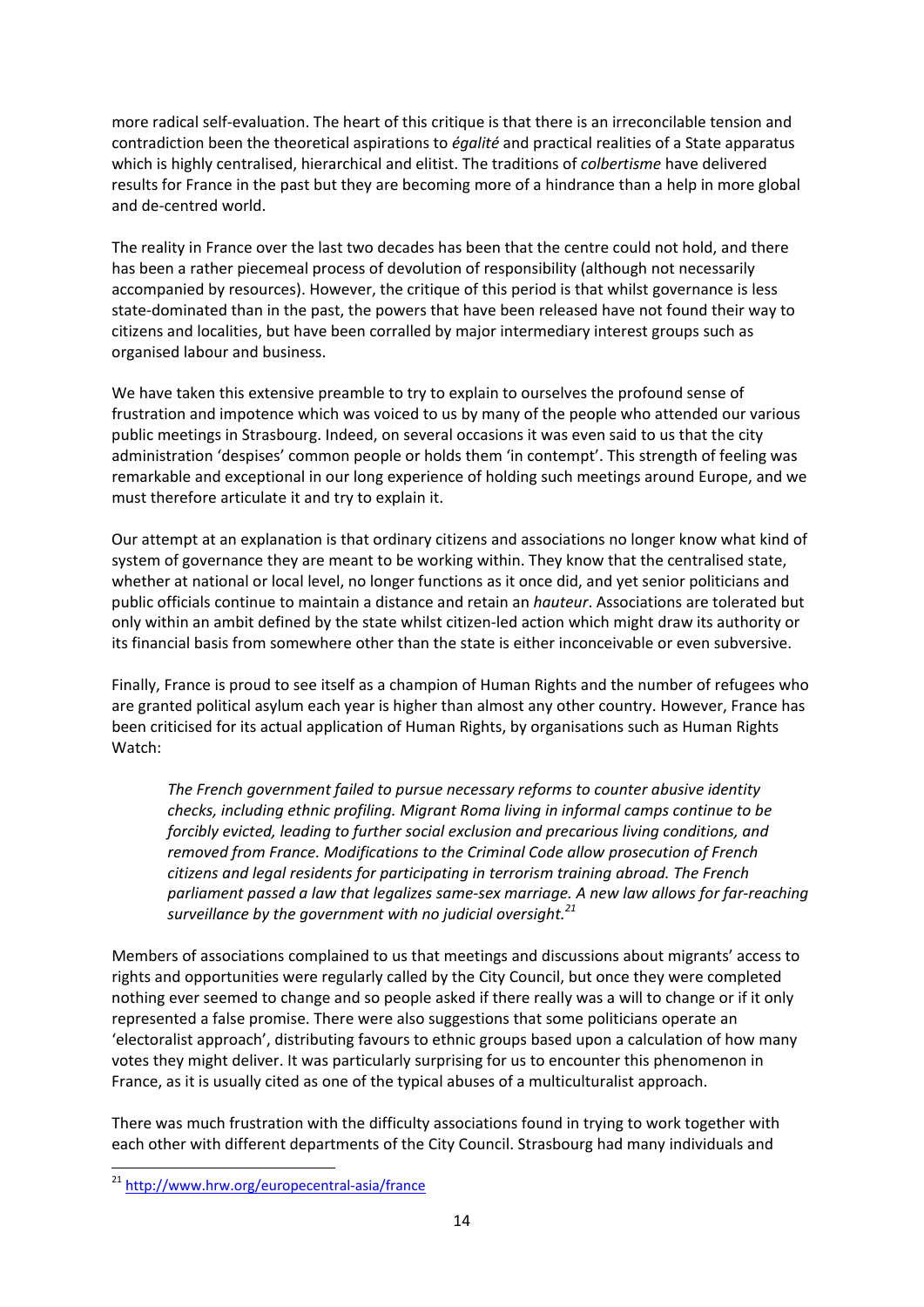groups who had a determination to tackle issues and make improvements but it was extremely difficult to do anything together with the city and there seemed no political will to change this dysfunctional state of affairs.

We were told that Strasbourg had been working with the Eurodistrict to find alternative approaches to *étatisme* through experiments in participative democracy ‐ although it was suggested these were more tokenistic than concrete.

There seemed to be many tensions and ambiguities in the relationships between associations and the municipality because of the fragmentation of operations and structures. We felt that there would be an advantage in Strasbourg exploring the experiences of other ICC members. For example in Reggio‐Emilia the *Centro Interculturale Mondinsieme* acts very effectively as an intermediary between the Council and associations. We wondered whether there might be the possibility to develop CRE into a similar position and competence. We should add that whilst CRE has many supporters there was not universal support for its role and one person said it "exists as a palliative", so perhaps it is time for its role to be reviewed.

Another source of tension was the perception that 'ethnic profiling' (despite it being antithetical to republican values) was being practised by the police and other public services, with *Maghrébins* in particular being considered as security threats and constantly asked for passports rather than *cartes d'identités*.

A regular cause of disappointment expressed in our discussions was the issue of voting rights for non‐EU nationals who are legally resident, work and pay taxes. The problem remains because of the official French conception of who is 'really' a citizen. It seems to us there is a need to substitute this national concept with something new which combines *'cosmopolitan citizenship'* and 'local citizenship<sup> $22$ </sup>. Could Strasbourg be a pioneer for this?

## **Civil society and culture**

In France 'culture' is interpreted in a rather specific and exceptional way to mean the arts and folklore. People have no difficulty in understanding the existence and importance of diversity in the arts and can easily conceptualise the idea of interculturality, hybridity and syncretism in the arts ‐ but not in other aspects of society.

For this reason we were not surprised that our meeting were attended by a disproportionately large number of artistic organisations, festival and individuals, who described many interesting and exciting projects. We were impressed by the high level of expertise and of the scale of the resources which are devoted to these activities.

One good example is Association Strasbourg-Méditerranée<sup>23</sup> which stages 80 events every 2 years over 15 days and has been running for 22 years and involves about 45 associations and the active

<sup>&</sup>lt;sup>22</sup> In the idea of cosmopolitan citizenship developed by people like David Held, the notion is not just of global citizenship but of a citizenship which can operate a local, national and international and global levels and that, at each level, it must be inclusive of the 'Other'. This has the big advantages that it does not require a utopian abandonment of the national for the global and that it recognises how, in reality, individuals' identities are now complex combinations and not reducible to nationalistic binaries.

<sup>23</sup>http://www.strasmed.com/le-festival;

http://www.strasbourg.eu/fr/vie-quotidienne/culture/musique-strasbourg/festivals-musiquesstrasbourg/festival‐strasbourg‐mediterranee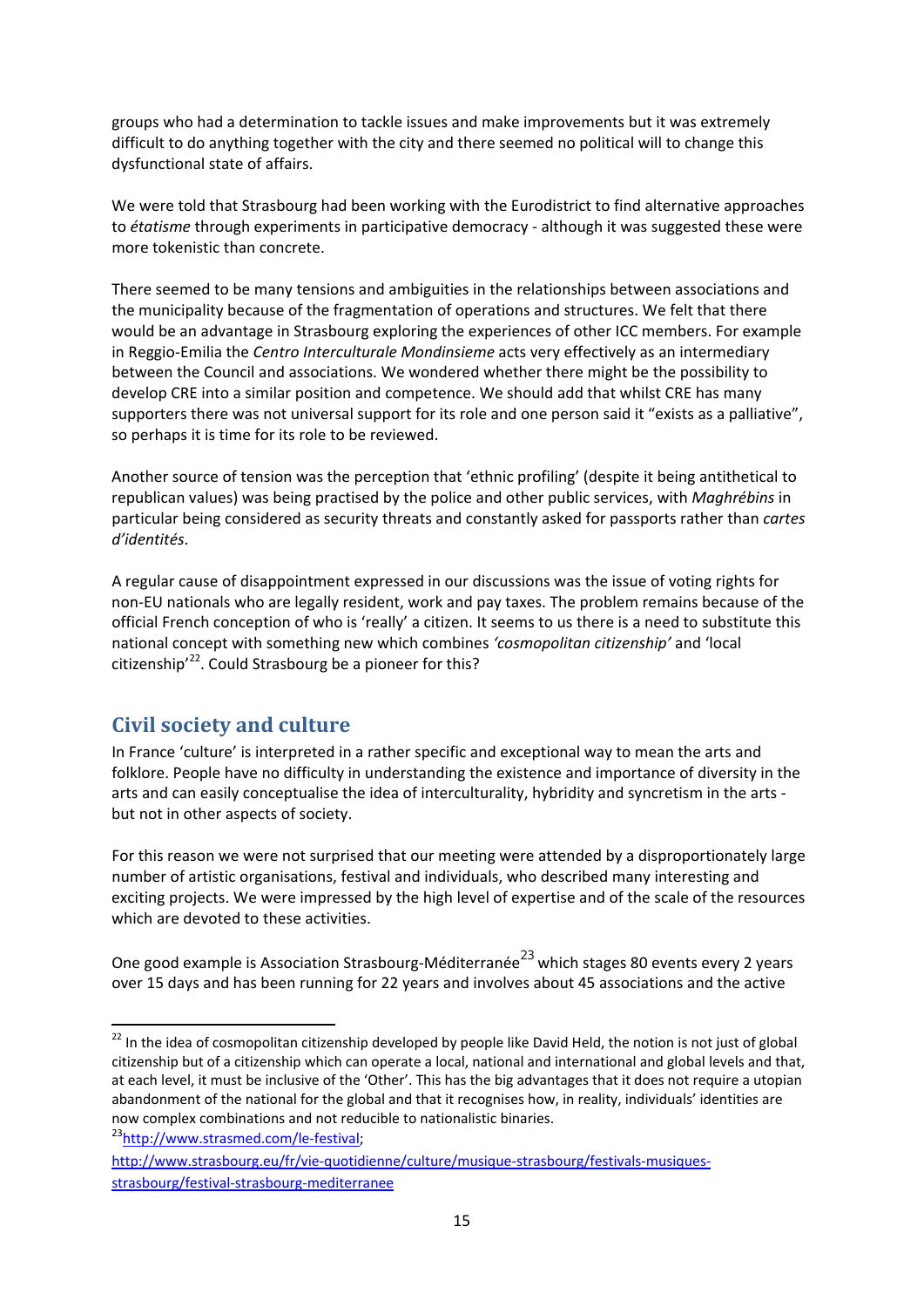participation of the city Council, which has given much support. It has acted as a source of inspiration and model for other quartiers and cities. One example of innovations it has permitted is that the CRE runs a game for French and non‐French speakers on 'what does it mean to be Alsatian?' By asking people to look at different objects – many of which were surprising – it undermines assumptions and stereotypes about identity.

This emphasises the existence of the Alsatian tradition which has always created an alternative to Parisian universalism – a feature rarely seen in many other parts of France. It ensures that there is a greater understanding and tolerance of cultural and linguistic difference than elsewhere. An interesting example of this is a recent exhibition curated by the *Centre Culturel Alsacien* on the question of minority cultures and languages, which showed that only a few generations ago most Alsatian women were expected to cover their heads. This provides a new angle from which to think about the question of diversity, offering an alternative to the politically charged atmosphere surrounding the banning of Islamic face‐covering.

The *Maison de l'Amérique Latine* expressed the view that the city's network of associations has been very important over the years in social, education and cultural issues but more recently they seem to have been abandoned by the City. The work they have been doing in mediation and training has been taken over by specialists without an appreciation that associations are closer to the population. They believe they have greater cultural competence than the city officials, not only in providing welcoming services to newcomers but also offering long-term support. They believe the City Council should rely more upon the associations, but the administration has overlooked this and neglected them as potential mediators. It was accepted that associations were not a substitute for the State but they could provide an important role helping people in forming relationships. It was very difficult for newcomers to understand how the French State works and the Council should reach out to associations again. It was said that the Council only thought of associations in relation to artistic and cultural matters and overlooked the enormous potential they had to contribute in many other fields of diversity management. It seemed to us that whilst associations cannot fully substitute for professional mediators they can help them to work better. In Spain, for example, the authorities have realised that in areas like civil protection local associations can not only provide useful mediation but also demonstrate how to release the untapped resources of the migrant.

The Council has a service supporting the associations and each department works with specific associations but the system seems confused, lacking transparency and internal co-ordination, and the management and implementation was described as 'deplorable'.

The CRE plays an important role of co-ordinating the activities of associations. CRE includes migrant associations and associations working in the field of integration and it works thorough committees on culture, equality, anti‐discrimination, and public relations (they have a radio station). In addition, working groups can be created on special issues, eg on the life conditions of retired migrant workers who have never requested French nationality. They are currently finalising a report on retired migrants, on discrimination, and on relations with the prefecture. However, for the CRE to have a bigger impact, they need to be more connected and supported by other organisations and institutions. We heard a complaint that when there are conflicts between the CRE and the administration, the politicians do not always offer leadership or help in making choices.

## **Welcoming**

Because Strasbourg is a city of many international institutions and a large and important university as well as a source of many different types of employment, it attracts foreign visitors of many different kinds. It realises that the French system is not always easily understood by outsiders and so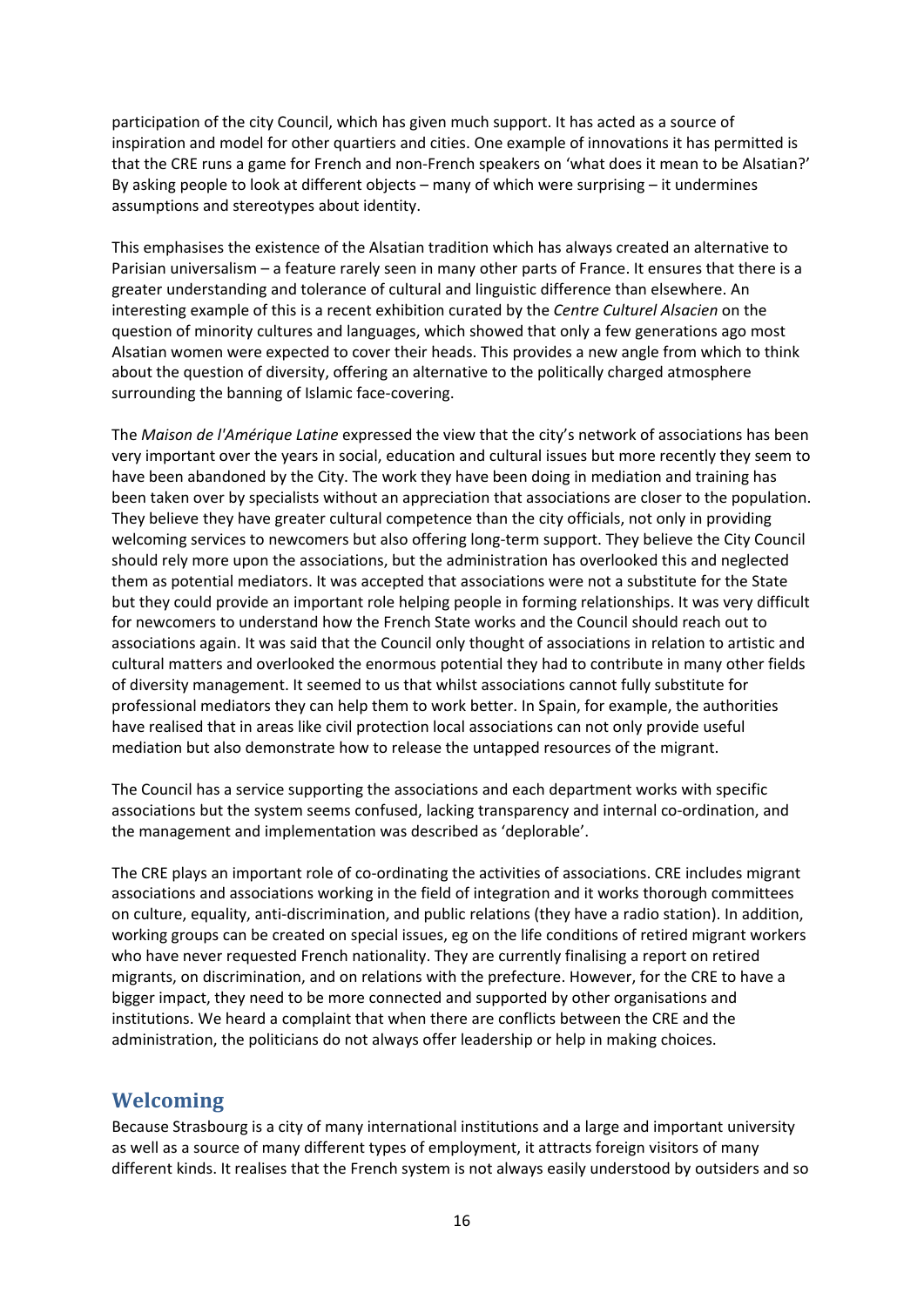the City accepts a responsibility to provide welcoming and integration services to many newcomers, although the level of service is rather patchy across different institutions.

Migrations Santé Alsace has been in existence since 1974 helping migrants to access health services in the region and take pride in reminding people that Alsace and Strasbourg have always been lands of welcome and cosmopolitanism.

Strasbourg University is very conscious of its large and mobile population of foreign students, for example the 1500 exchange students, plus ordinary students of foreign origin, post-doctoral students, associate and visiting professors etc. It tries to provide a service for all of these, but recognises there remain enormous problems, for instance in enabling families with children to access a creche. Currently it can take months of administrative paperwork before this can happen. At the moment exchange students receive help with housing but not the other foreign students.

Now the City and the University are setting up an international house which it hopes will bring improvements. It will be a part of the campus, so it will be a welcoming service for students and researchers/professors offering 170 new housing units. At the beginning of the academic year all relevant city services will be there to welcome students.

The associations have a big part to play in welcoming but many said their greatest difficulties were caused by the lack of transversality between municipalities and other agencies.

For the moment there is no welcoming service for non-academic workers and other migrants. In the past CLAPEST (an organisation now defunct) ATMF, CALIMA, and STRASMED all provided civic education, welcoming and access to rights under contracts with the State. They are all now having difficulties because of the policy changes under the Sarkozy government. Secular migrant associations disappeared and now there are more associations based on religion, which is not what the policy was intended to achieve, but typical of what can happen when policy is ill‐designed. Officials responded to this by saying the Council is trying to find new co‐financiers to make up for government cuts.

An important consideration that was posed by the representative of the *Association Anahuacalli Présence Mexicaine/Red de Talentos Mexicanos en el Exterior*, was that spouses of professional foreigners were not allowed to work and were having trouble finding social networks and accessing information. This seemed like an enormous waste of talent. The CRE does not take responsibility for bringing such people together but simply to get information to them. The City Council's website is poorly equipped to help with very little information in English.

There was also a big problem in finding adequate housing for foreign students – Africans were having the hardest time of all. Someone said this was used as a way of pre-selecting students – so that only those with a good income are encouraged and that this was discriminating against people.

We also heard that, after graduation, the law makes it very difficult for former students to stay on in the city. Someone said that once you cease being a 'foreign student' and become just a 'foreigner' your status immediately plummets. People saw this as very reductive way of dealing with foreigners and reflected very badly upon France and Strasbourg, and would lead to a drain of talent from which the country would ultimately be the loser.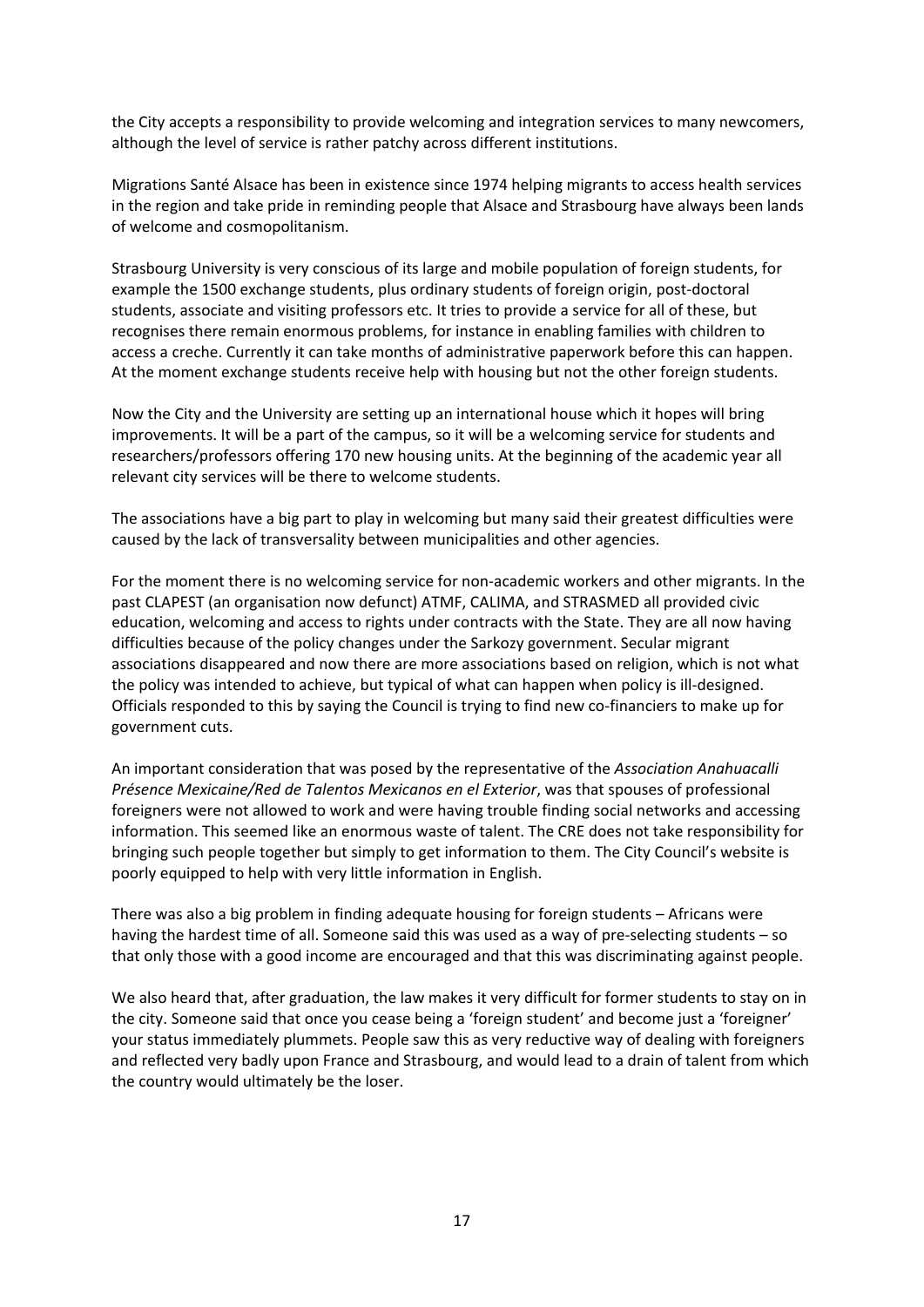## **Language**

Alsatian culture is bilingual but the value of bilingualism is not widely recognised or valued. The *Association Le Furet* was founded in 1988 to challenge discrimination and believes communication and language to be very important as they form our identity. They argue that in France all teaching methods are currently based on Francophone unilingualism which excludes other languages, so those who are non‐French are written‐off as failures from the start. They are familiar with the Malaguzzi teaching methods developed in Reggio Emilia and have visited the Malaguzzi centre. They tried to organise a Malaguzzi exhibition in Strasbourg but they were overruled by an exhibition on anti‐discrimination.

The *Familie Longeur Association* works with parents to translate mother tongue into French. They do not talk about bilingualism, as that is only understood as French/German, but prefer the term 'plurilingualism'.

The historic bilingualism of Alsace (as well as the widespread knowledge of German) would represent a good starting point for a serious discussion about the value of linguistic pluralism and the policies the city could adopt in order to foster pluri‐lingualism, including migrants' mother tongues, as a resource for the city's economic and cultural development.

## **Mixing**

Does the city provide spaces, and institutions and incentives for people to meet and mix with strangers? Respondents were rather pessimistic about this. Some people who had visited Kehl across the river in Germany said the atmosphere was much more vibrant and co-operative. Strasbourg used to have many foyers but some have been closed, and many associations have disappeared, and the support for refugees has weakened, probably linked to the national policy.

The *Mediathèque de la ville* should be one of the best places for mixing and whilst migrants visit it they are 'side by side' but not really communicating. The public institutions do not facilitate this kind of work, either because they lack the competence or they do not think it is important. The Library service has used food as a medium of cooperation through exchanging recipes and slow food cooking together, transposing them into school menus. However this was seen as a rare example of creativity in French libraries.

An actor described how he had created a festival around marriage, birth and death in different cultures in establishing intercultural bridges via dance, music etc. Also the Django Reinhardt Cultural Centre was a self‐defined 'crossroads' in engaging musicians from around the world.

The *Maison de l'Amérique Latine* said that it was very easy for the French to stereotype Latinos as people with a fun culture, but this hid the fact that there were a lot of lonely and isolated latin migrants in Strasbourg. This sense of abandonment has increased as foyers and meeting places have closed with budget cuts.

Others spoke highly of a festival of marching bands which was an occasion for associations to show off their cultures and co‐operate in a common choreography, thus learning to work together. Unfortunately politicians cut its funding, saying it was too expensive.

*Les journées de l'architecture* was quoted as a good example, jointly organised by French and Germans, and has now spread to other countries<sup>24</sup>.

<sup>24</sup> http://www.ja‐at.eu/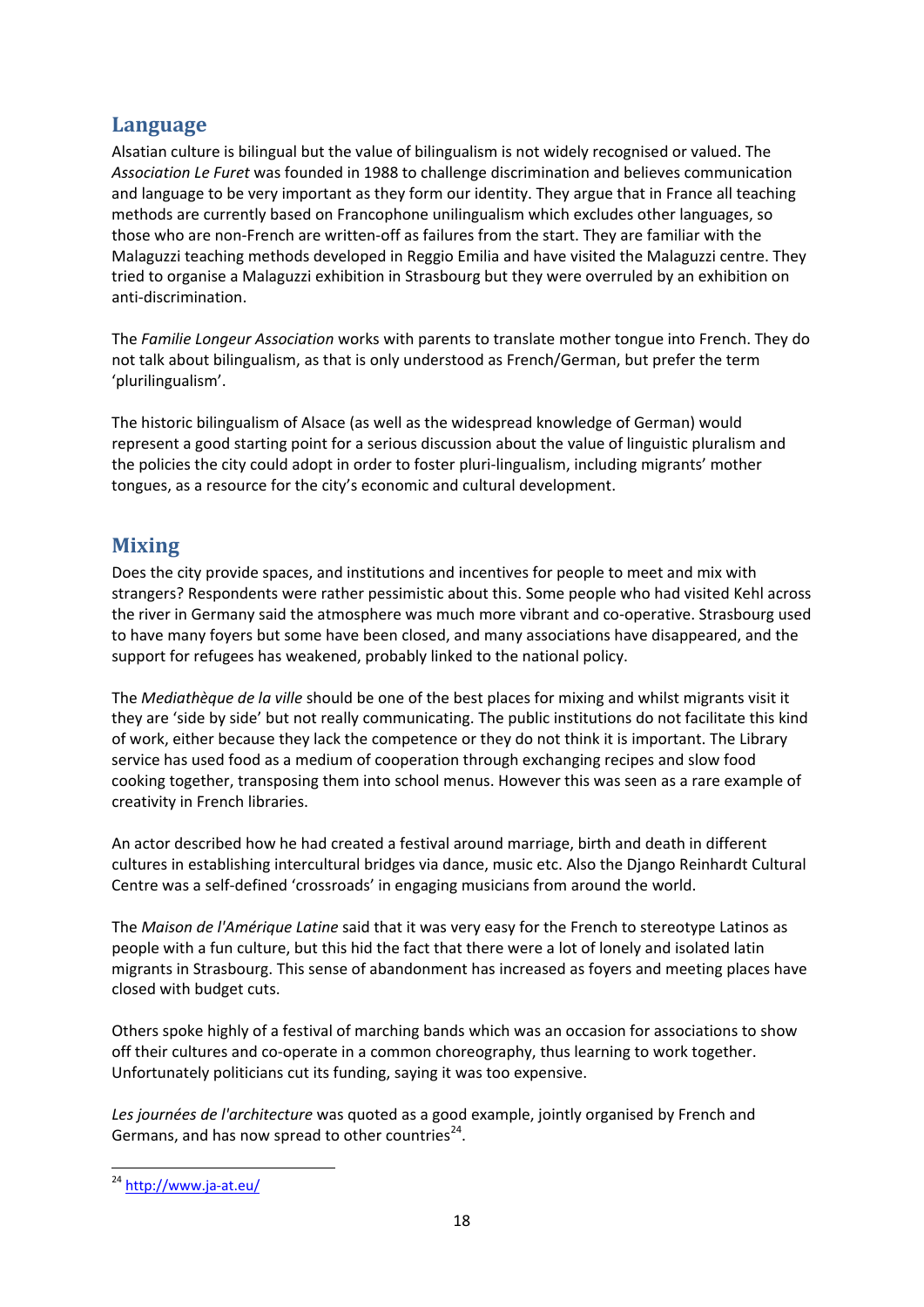## **Intercultural intelligence**

People said that Strasbourg is not yet in a position to capture and utilise the value in its diversity. Public officials need more training to develop greater 'taste' for it and politicians need better education to appreciate wider varieties of culture.

A few years ago an association had made a study of foreign housing and business and had mapped it. It revealed an unexpected blooming of small enterprises in many parts of the city, eg Turks moving up‐market from kebab stalls to higher value businesses. Unfortunately, however, it is not in the cultural mindset, or the job specification, of a French government official to ask the kinds of questions that produce this kind of cultural competence. This needs to change.

## **Review of the Intercultural Cities Index**

It was recognised by the Council of Europe from the outset that the city of Strasbourg, like any French city, would not find it easy to complete the ICC Index, and that the outcome would not be flattering for the city. This is due principally to policies and practices which are defined by the French state at national level and thus beyond the control of Strasbourg, such as the unwillingness to collect demographic data according to ethnicity, the central state control of education, and the narrow interpretation of nterculturality as relating only to the arts.

In broad terms, the Index demonstrated that in some areas the city was performing to a good or reasonable standard and in others it was under‐performing in relation to most other cities in the sample. However, what was remarkable, and exceptional within a European context, was the realisation that there were several important domains of Interculturality to which Strasbourg appears completely blind and upon which it has found no reason to take any action. If the city wishes to become a serious member of the ICC, it will need to pay serious attention to rectifying this.

In mitigation the CoE team did recognise a difference of interpretation and understanding of certain terms, for example 'mediation', and that perhaps this meant that the Index had failed to recognise some of the city's relevant activities and assets.

We would reiterate that the Index is not only important because of the RESULTS it reveals, but because of the PROCESS it obliges the city to undertake in order to complete it. It is imperative for the participating city to establish communication and effective connections between different departments in order to achieve comprehensive answers to the index. Cities without adequate internal and transversal structures and cohesion will struggle to complete the Index.

## **Conclusions and recommendations**

This has not been an easy process to participate in or to record, either for the ICC team or for the representatives of Strasbourg. For many deep historical, cultural and political reasons – many of which are beyond the control of the city – there is never going to be an easy task to mainstream the concept of Interculturality in France. Thus the CoE would firstly wish to commend the city and its people for their courage in being prepared to expose themselves to a difficult process, and for their ambition in believing that they can both give to and take something of value from ICC.

The process ahead will continue to be tricky as there are many issues of language, attitude, and approach which need to be translated and harmonised before we can find common forms of communication and action. Strasbourg has the advantage of it traditional position at the edge rather than at the centre, and the special statuses and qualities which this has bestowed upon it. This provides the basis of seeing Strasbourg as an experimental laboratory to test ideas. Can Strasbourg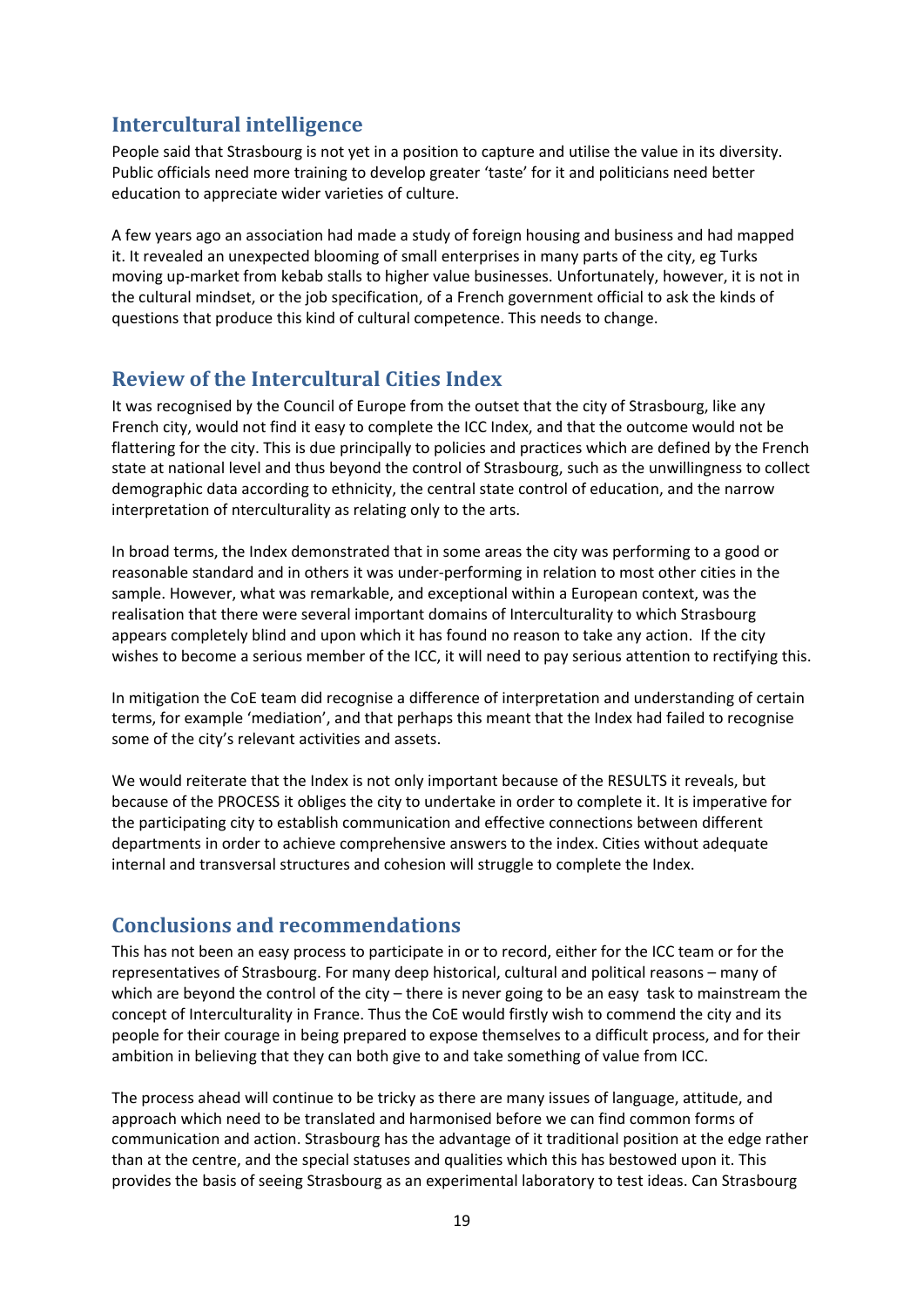be a place for the 'free trade' in ideas, values and practices in line with its past history? We hope that it can, but it will require extraordinary courage and tolerance of risk in order to achieve this in the face of the opposition which it will surely face.

Take for instance the project of territorial reform. Strasbourg would like to organise a debate about 'What is Alsace?' but such an issue is instantly branded as toxic and the sole preserve of the *Front National* as if it is the only group qualified to talk about identity – it is not. Sadly it does not seem possible to discuss issues like Alsatian identity in a neutral atmosphere.. We would like to see Strasbourg take an initiative to reframe the discourse on identity, recognising its individual uniqueness as a complex combination of affiliations and so its inherently cosmopolitan character and variation across the hexagon—the very opposite of the homogenising and univocally nationalistic construction of the FN.

The question of history and memory and how one represents the city and the history of Alsace also needs to take account of the colonial history of France (which remains an untreated wound in France). In the *banlieue* there is an enormous need to work on the history and memory of colonialism, in order to create mutual trust and respect as a foundation for future co‐operation.

There also needs to be a broad discussion about the topic of 'diversity advantage'. French republican identity is rooted in the Enlightenment of rationalism and the 'civilising process'. This led it to look down upon cultures perceived to be 'less advanced' or 'backward' as if humanity is engaged in a unidirectional march of progress. ICC does not subscribe to this belief. We do not believe that one society or culture has all the answers or that there is a single path or outcome. Diversity advantage is based upon the principle that all cultures have something to offer and the greater the interaction the greater the possibility of making innovative solutions to the common difficulties and opportunities which face all cultures. We need the people and policy‐makers of Strasbourg to engage very seriously with this challenging concept if they are to have a meaningful and useful membership of ICC.

If the city wants really to commit to ICC its leaders and officials need to show humility and curiosity. They need to start asking new questions and looking in new places to discover the cultural richness which exists under their noses but which is currently neglected or turned towards negative purposes. The migrant languages (and Alsatian) should also be embraced and bilingualism celebrated.

Whilst we acknowledge the enormous artistic wealth and creativity of the city, we insist that Strasbourg stands back and develops a much wider understanding of what Interculturality is. Next time we meet we want to hear much more about Interculturality in areas other than the arts: policing and security, economic development, sport and leisure etc.

The ICC Index showed that Strasbourg needs to strengthen its intercultural commitment along several axes. The discussion, however, indicated barriers: trust in political commitment seemed to be weak and there was a fuzziness among actors involved of understanding about what interculturalism meant.

We noted that the administration of the municipality seemed fragmented and that different departments operated in a silo fashion. As transversality is a prerequisite of an intercultural city, there is much work to be done here.

We also noted a lot of mistrust of the municipality on the part of the associations. Trust is essential to deliver interculturalism on the ground.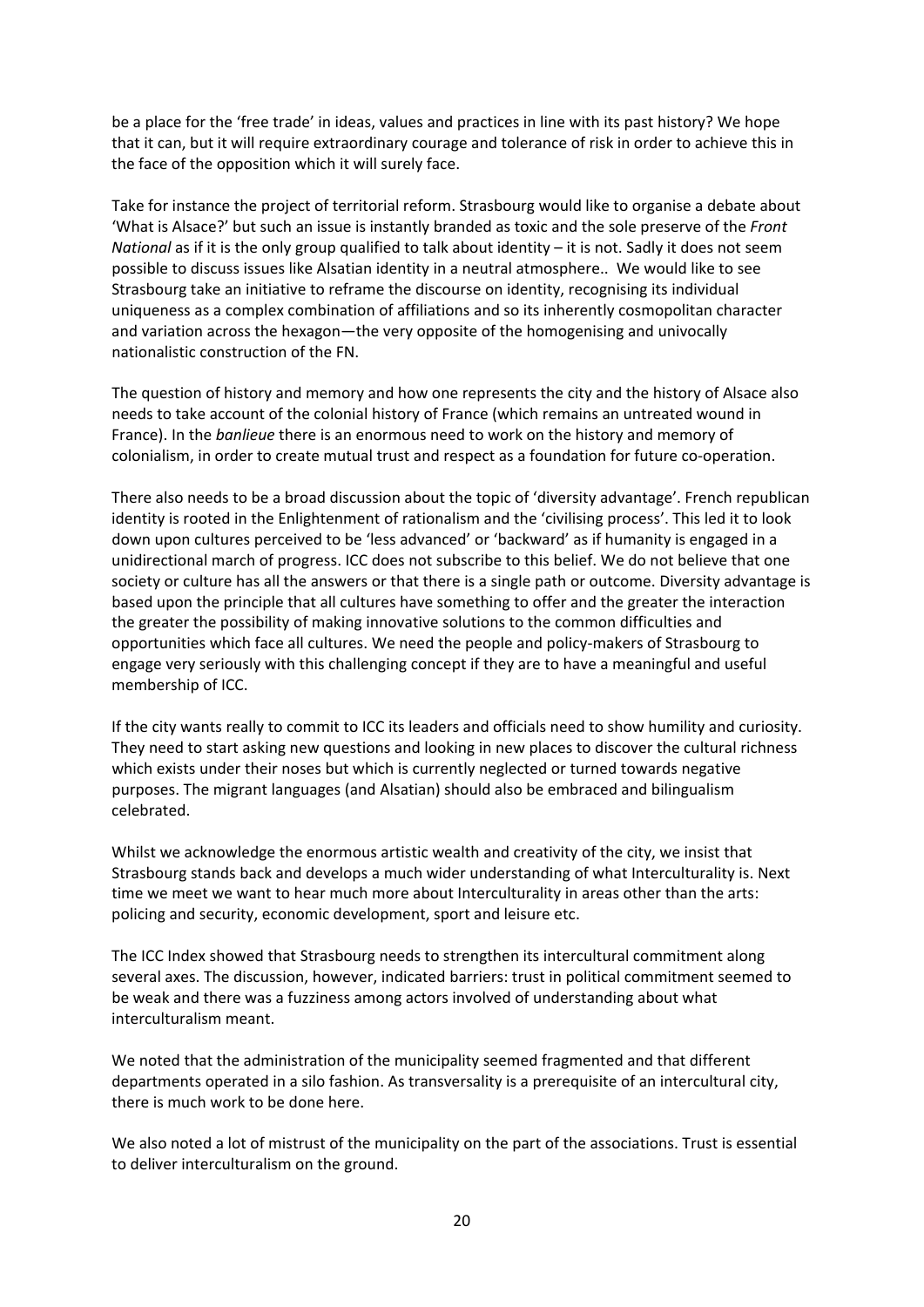And, last but not least, there was a real sense of social marginality in the *banlieue* which cannot be solved through physical infrastructure investment alone.

In conclusion we believe the priorities are:

- (a) a public affirmation of commitment by the post‐election leadership, at an event symbolically located with all the key associations invited, and maximising media coverage, including arranging interviews with the designated deputy mayor responsible;
- (b) enthusiastic officials to be grouped into a small unit, working under the deputy mayor, and given the political authority to 'make things happen' across the departments of the municipality;
- (c) the elaboration and agreement by the municipality of an intercultural strategy, with a clear, bespoke aim and set of objectives, and associated programmes and projects, to ensure:
	- i. there is genuine political buy-in, preferably cross-party;
	- ii. there is real engagement of the associations, social partners, practitioners and experts, in the elaboration as well as delivery of the strategy;
	- iii. there is a widely understood perspective on what interculturalism means in the Strasbourg context and the vision of the city it entails.

A cementing idea appears to be that of *citoyenneté cosmopolite*, which condenses a number of key themes:

- (a) the need to rethink identity, from the national‐only, with all its essentialism, to a layered sense of local, regional, national and transnational identities—to accommodate a city of migrants at all levels from the cleaners to the post‐docs and to connect with the significant Alsatian identity (cast as a story of reconciliation);
- (b) the strong resonance of the right to local voting as a key issues for non‐nationals;
- (c) the clear need for a system for welcoming newcomers to the city and facilitating their engagement with it (as against just going to and from work and home);
- (d) the need to interpellate, in the language of citizenship, the alienated *en banlieue*;
- (e) the capacity to convert this idea into an endless stream of diverse individual human stories, with all their potential as raw material for artistic expression, pedagogical use, street dialogues etc, making interculturalism 'real' on the ground;
- (f) the link to business and innovation via the promotion of the city as a magnet for highly qualified intellectuals and technical workers—including as part of the 'pull' the very vibrancy of such a diverse city itself, and
- (g) the connection to the location of major European institutions in the city and the associated transnational cadre of staff.

If the agreed aim of the intercultural strategy was to be something like 'To make Strasbourg the cosmopolitan capital of Europe', one could easily imagine how all this could be publicly 'branded' with a slogan and a strapline like '*C'est pour VOUS*: Strasbourg—Europe's cosmopolitan capital'.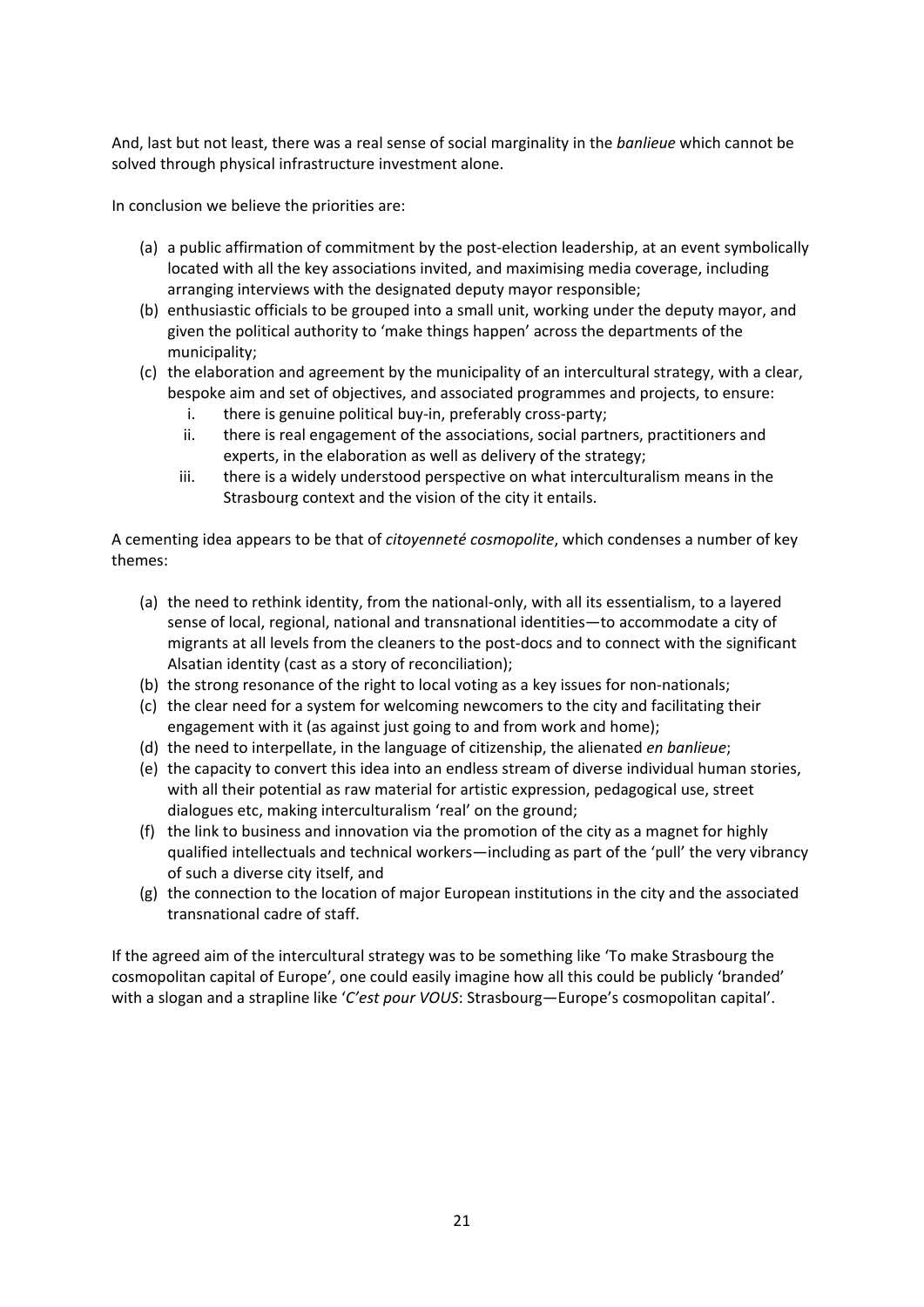## **Appendix 1**

#### **10 Proposals of the Council of Foreign Residents**

Beforehand, the working group "diversity cultural "developed recommendations can serve as a basis for a general reflection with all stakeholders to encourage the City of Strasbourg to develop a consolidated on cultural diversity policy and including:

#### Proposition 1:

CRE calls on the City of Strasbourg to organize discussions and meetings between institutions public, private sector and civil society to conduct advocacy work and common reflection on the notion of cultural diversity and its concrete implementation in the lives of citizens.

#### Proposition 2:

CRE calls on the City of Strasbourg to develop human and material resources to ensure the coordination and implementation of cultural diversity. Cultural diversity must go hand in hand with equal rights and the fight against discrimination, social exclusion.

#### Proposition 3:

CRE demands on the one hand to be associated with thinking and working committees of the City having a link with cultural diversity, and secondly to be informed and/or invited to events organized by the City regarding culture.

#### Proposition 4:

CRE calls on the City of Strasbourg to support the activities of immigrant associations under the common law in order to prevent their actions being reduced merely to folklore.

#### Proposition 5:

CRE calls on the City of Strasbourg to ensure the commitment of publicly‐subsidized cultural actors to take into account of cultural diversity in their projects and programming.

#### Proposition 6:

CRE calls on the City of Strasbourg to strengthen support to associations of resident citizens providing them with human and material resources allowing the realization of their projects.

#### Proposition 7:

CRE calls on the City of Strasbourg to recognize and support initiatives and projects existing, led by civil society and working for dialogue and intercultural cooperation.

#### Proposition 8:

CRE wants a place which can provide for the teaching of languages and cultures of origin to students in kindergarten and primary education. In this sense, the CRE also requests the possibility should be studied to provide world music in schools music classes.

#### Proposition 9:

CRE proposes that cultural contributions of "Strasbourgers from elsewhere" are recognized, particularly through the development of the history of immigration in museums and cultural areas of the city.

#### Proposition 10:

CRE encourages the City of Strasbourg to sign the Diversity Charter and to join the Intercultural Cities